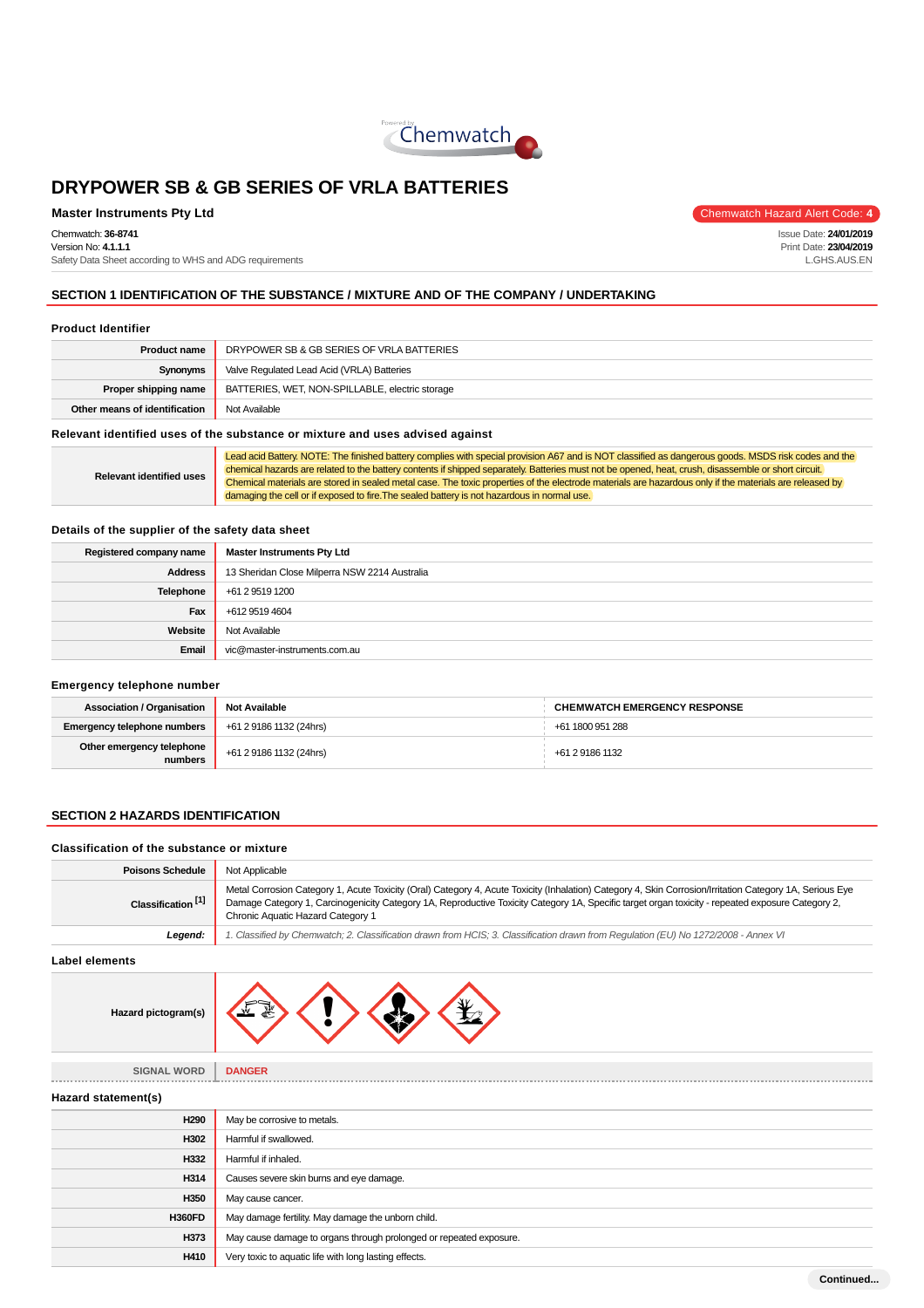# **Precautionary statement(s) Prevention**

| P <sub>201</sub> | Obtain special instructions before use.                                    |
|------------------|----------------------------------------------------------------------------|
| P <sub>260</sub> | Do not breathe dust/fume/gas/mist/vapours/spray.                           |
| P <sub>271</sub> | Use only outdoors or in a well-ventilated area.                            |
| P280             | Wear protective gloves/protective clothing/eye protection/face protection. |
| P <sub>281</sub> | Use personal protective equipment as required.                             |
| P <sub>234</sub> | Keep only in original container.                                           |
| P270             | Do not eat, drink or smoke when using this product.                        |
| P273             | Avoid release to the environment.                                          |
|                  |                                                                            |

#### **Precautionary statement(s) Response**

| P301+P330+P331 | IF SWALLOWED: Rinse mouth. Do NOT induce vomiting.                                                                               |
|----------------|----------------------------------------------------------------------------------------------------------------------------------|
| P303+P361+P353 | IF ON SKIN (or hair): Remove/Take off immediately all contaminated clothing. Rinse skin with water/shower.                       |
| P305+P351+P338 | IF IN EYES: Rinse cautiously with water for several minutes. Remove contact lenses, if present and easy to do. Continue rinsing. |
| P308+P313      | IF exposed or concerned: Get medical advice/attention.                                                                           |
| P310           | Immediately call a POISON CENTER or doctor/physician.                                                                            |
| P363           | Wash contaminated clothing before reuse.                                                                                         |
| P390           | Absorb spillage to prevent material damage.                                                                                      |
| P391           | Collect spillage.                                                                                                                |
| P301+P312      | IF SWALLOWED: Call a POISON CENTER or doctor/physician if you feel unwell.                                                       |
| P304+P340      | IF INHALED: Remove victim to fresh air and keep at rest in a position comfortable for breathing.                                 |

## **Precautionary statement(s) Storage**

**P405** Store locked up.

## **Precautionary statement(s) Disposal**

**P501** Dispose of contents/container in accordance with local regulations.

## **SECTION 3 COMPOSITION / INFORMATION ON INGREDIENTS**

#### **Substances**

See section below for composition of Mixtures

#### **Mixtures**

| <b>CAS No</b> | %[weight] | Name                          |
|---------------|-----------|-------------------------------|
| Not Available |           | sealed metal container with   |
| 7439-92-1     | 45-60     | lead                          |
| 1309-60-0     | $15 - 25$ | lead dioxide                  |
| Not Available |           | electrolyte as                |
| 7664-93-9     | 15-20     | sulfuric acid                 |
| 7440-70-2     | < 0.06    | calcium                       |
| 7440-31-5     | < 0.6     | <u>tin</u>                    |
| 7440-38-2     | < 0.0006  | arsenic                       |
| Not Available | $5 - 10$  | non hazardous other materials |

## **SECTION 4 FIRST AID MEASURES**

### **Description of first aid measures**

| <b>Eye Contact</b>  | If this product comes in contact with the eyes:<br>$\blacktriangleright$ Wash out immediately with fresh running water.<br>Ensure complete irrigation of the eye by keeping eyelids apart and away from eye and moving the eyelids by occasionally lifting the upper and lower lids.<br>► Seek medical attention without delay; if pain persists or recurs seek medical attention.<br>▶ Removal of contact lenses after an eye injury should only be undertaken by skilled personnel.               |
|---------------------|-----------------------------------------------------------------------------------------------------------------------------------------------------------------------------------------------------------------------------------------------------------------------------------------------------------------------------------------------------------------------------------------------------------------------------------------------------------------------------------------------------|
| <b>Skin Contact</b> | If skin or hair contact occurs:<br>Immediately flush body and clothes with large amounts of water, using safety shower if available.<br>• Quickly remove all contaminated clothing, including footwear.<br>• Wash skin and hair with running water. Continue flushing with water until advised to stop by the Poisons Information Centre.<br>Transport to hospital, or doctor.                                                                                                                      |
| Inhalation          | If fumes or combustion products are inhaled remove from contaminated area.<br>Lay patient down. Keep warm and rested.<br>► Prostheses such as false teeth, which may block airway, should be removed, where possible, prior to initiating first aid procedures.<br>▶ Apply artificial respiration if not breathing, preferably with a demand valve resuscitator, bag-valve mask device, or pocket mask as trained. Perform CPR if<br>necessary.<br>Transport to hospital, or doctor, without delay. |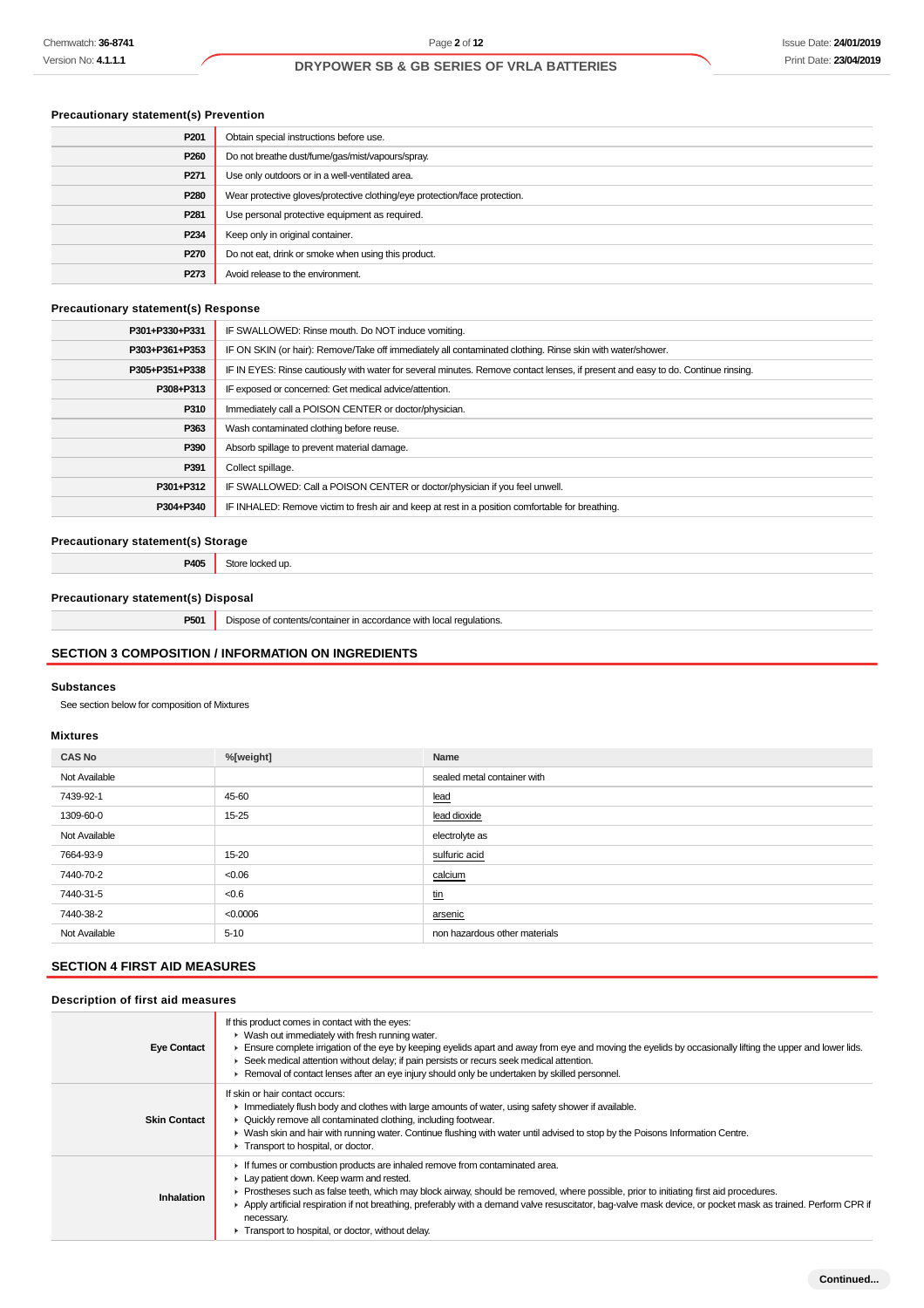### Issue Date: **24/01/2019** Print Date: **23/04/2019**

### **DRYPOWER SB & GB SERIES OF VRLA BATTERIES**

| Ingestion | For advice, contact a Poisons Information Centre or a doctor at once.<br>• Urgent hospital treatment is likely to be needed.<br><b>If swallowed do NOT induce vomiting.</b><br>If vomiting occurs, lean patient forward or place on left side (head-down position, if possible) to maintain open airway and prevent aspiration.<br>• Observe the patient carefully.<br>► Never give liquid to a person showing signs of being sleepy or with reduced awareness; i.e. becoming unconscious.<br>• Give water to rinse out mouth, then provide liquid slowly and as much as casualty can comfortably drink.<br>Transport to hospital or doctor without delay. |
|-----------|------------------------------------------------------------------------------------------------------------------------------------------------------------------------------------------------------------------------------------------------------------------------------------------------------------------------------------------------------------------------------------------------------------------------------------------------------------------------------------------------------------------------------------------------------------------------------------------------------------------------------------------------------------|
|-----------|------------------------------------------------------------------------------------------------------------------------------------------------------------------------------------------------------------------------------------------------------------------------------------------------------------------------------------------------------------------------------------------------------------------------------------------------------------------------------------------------------------------------------------------------------------------------------------------------------------------------------------------------------------|

#### **Indication of any immediate medical attention and special treatment needed**

For acute or short term repeated exposures to strong acids:

- Airway problems may arise from laryngeal edema and inhalation exposure. Treat with 100% oxygen initially.
- **Respiratory distress may require cricothyroidotomy if endotracheal intubation is contraindicated by excessive swelling**
- Intravenous lines should be established immediately in all cases where there is evidence of circulatory compromise.
- Strong acids produce a coagulation necrosis characterised by formation of a coagulum (eschar) as a result of the dessicating action of the acid on proteins in specific tissues. INGESTION:
- **Immediate dilution (milk or water) within 30 minutes post ingestion is recommended.**
- **DO NOT** attempt to neutralise the acid since exothermic reaction may extend the corrosive injury.
- Be careful to avoid further vomit since re-exposure of the mucosa to the acid is harmful. Limit fluids to one or two glasses in an adult.
- Charcoal has no place in acid management.
- Some authors suggest the use of lavage within 1 hour of ingestion.

SKIN:

Skin lesions require copious saline irrigation. Treat chemical burns as thermal burns with non-adherent gauze and wrapping.

Deep second-degree burns may benefit from topical silver sulfadiazine.

EYE:

- Eye injuries require retraction of the eyelids to ensure thorough irrigation of the conjuctival cul-de-sacs. Irrigation should last at least 20-30 minutes. DO NOT use neutralising agents or any other additives. Several litres of saline are required.
- ▶ Cycloplegic drops, (1% cyclopentolate for short-term use or 5% homatropine for longer term use) antibiotic drops, vasoconstrictive agents or artificial tears may be indicated dependent on the severity of the injury.
- Steroid eye drops should only be administered with the approval of a consulting ophthalmologist).

#### [Ellenhorn and Barceloux: Medical Toxicology]

- Gastric acids solubilise lead and its salts and lead absorption occurs in the small bowel.
- Particles of less than 1 um diameter are substantially absorbed by the alveoli following inhalation.
- Ead is distributed to the red blood cells and has a half-life of 35 days. It is subsequently redistributed to soft tissue & bone-stores or eliminated. The kidney accounts for 75% of daily lead loss; integumentary and alimentary losses account for the remainder.
- Neurasthenic symptoms are the most common symptoms of intoxication. Lead toxicity produces a classic motor neuropathy. Acute encephalopathy appears infrequently in adults. Diazepam is the best drug for seizures.
- > Whole-blood lead is the best measure of recent exposure; free erythrocyte protoporphyrin (FEP) provides the best screening for chronic exposure. Obvious clinical symptoms occur in adults when whole-blood lead exceeds 80 ug/dL.
- ▶ British Anti-Lewisite is an effective antidote and enhances faecal and urinary excretion of lead. The onset of action of BAL is about 30 minutes and most of the chelated metal complex is excreted in 4-6 hours, primarily in the bile. Adverse reaction appears in up to 50% of patients given BAL in doses exceeding 5 mg/kg. CaNa2EDTA has also been used alone or in concert with BAL as an antidote. D-penicillamine is the usual oral agent for mobilisation of bone lead; its use in the treatment of lead poisoning remains investigational. 2,3-dimercapto-1-propanesulfonic acid (DMPS) and dimercaptosuccinic acid (DMSA) are water soluble analogues of BAL and their effectiveness is undergoing review. As a rule, stop BAL if lead decreases below 50 ug/dL; stop CaNa2EDTA if blood lead decreases below 40 ug/dL or urinary lead drops below 2 mg/24hrs.

#### [Ellenhorn & Barceloux: Medical Toxicology]

#### BIOLOGICAL EXPOSURE INDEX - BEI

These represent the determinants observed in specimens collected from a healthy worker who has been exposed at the Exposure Standard (ES or TLV):

| Determinant                     | Index                                             | Sampling Time          | Comments |
|---------------------------------|---------------------------------------------------|------------------------|----------|
| 1. Lead in blood                | 30 ug/100 ml                                      | <b>Not Critical</b>    |          |
| 2. Lead in urine                | 150 ug/gm creatinine                              | Not Critical           | R        |
| 3. Zinc protoporphyrin in blood | 250 ug/100 ml erythrocytes OR 100 ug/100 ml blood | After 1 month exposure | R        |

B: Background levels occur in specimens collected from subjects **NOT** exposed.

#### **SECTION 5 FIREFIGHTING MEASURES**

#### **Extinguishing media**

- ▶ Water spray or fog.
- Foam.
- Dry chemical powder
- BCF (where regulations permit).
- Carbon dioxide.

#### **Special hazards arising from the substrate or mixture**

| opoolar nazarao amonig n'om tho oabotrato or mixtaro |                                                                                                                                                                                                                                                                                                                                                                                                                                                                                                                                                                                                            |
|------------------------------------------------------|------------------------------------------------------------------------------------------------------------------------------------------------------------------------------------------------------------------------------------------------------------------------------------------------------------------------------------------------------------------------------------------------------------------------------------------------------------------------------------------------------------------------------------------------------------------------------------------------------------|
| <b>Fire Incompatibility</b>                          | None known.                                                                                                                                                                                                                                                                                                                                                                                                                                                                                                                                                                                                |
| <b>Advice for firefighters</b>                       |                                                                                                                                                                                                                                                                                                                                                                                                                                                                                                                                                                                                            |
| <b>Fire Fighting</b>                                 | Alert Fire Brigade and tell them location and nature of hazard.<br>▶ Wear full body protective clothing with breathing apparatus.<br>• Prevent, by any means available, spillage from entering drains or water course.<br>▶ Use fire fighting procedures suitable for surrounding area.<br>Do not approach containers suspected to be hot.<br>• Cool fire exposed containers with water spray from a protected location.<br>If safe to do so, remove containers from path of fire.<br>Equipment should be thoroughly decontaminated after use.<br>Slight hazard when exposed to heat, flame and oxidisers. |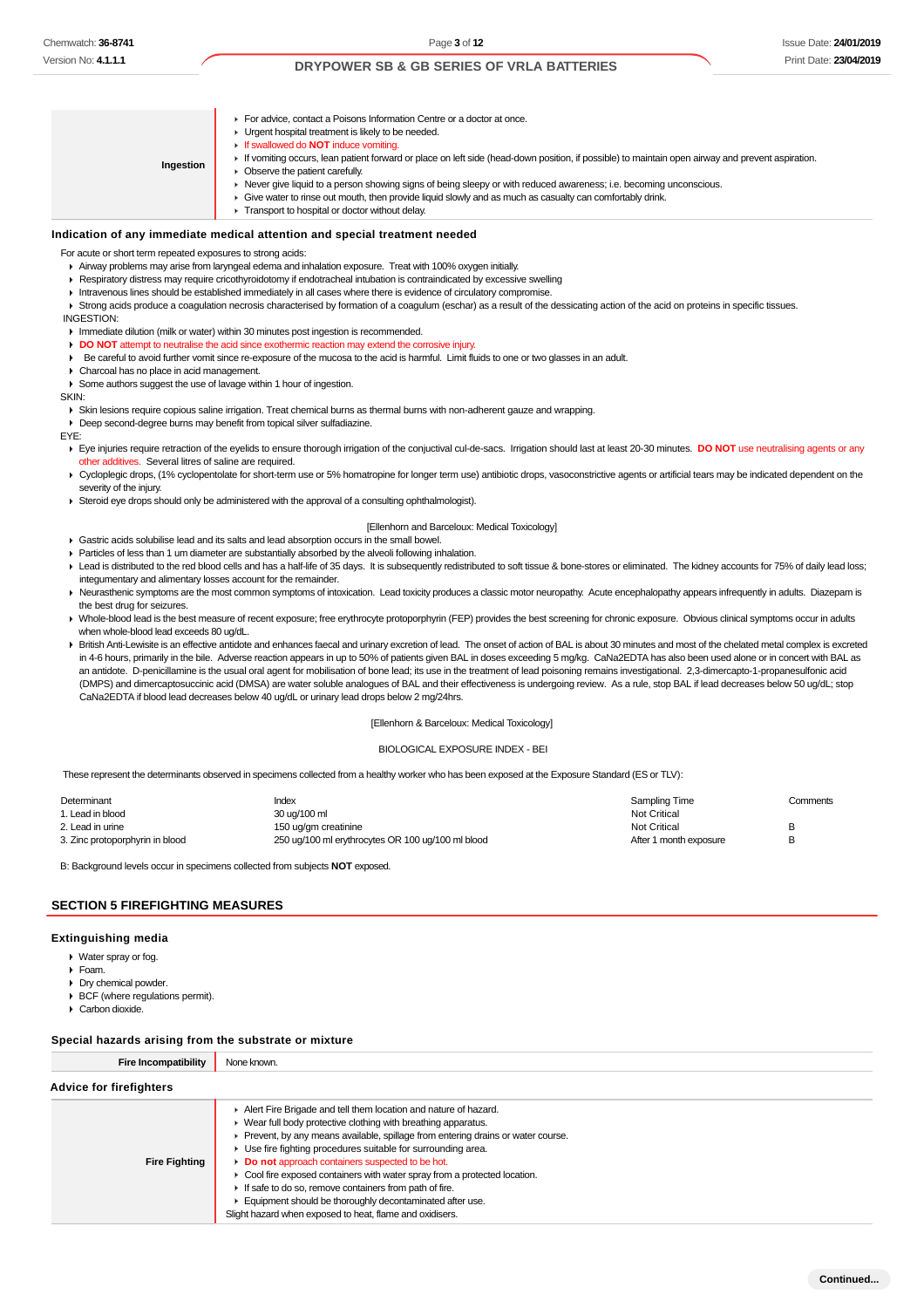| <b>Fire/Explosion Hazard</b> | Non combustible.<br>Not considered to be a significant fire risk.<br>Acids may react with metals to produce hydrogen, a highly flammable and explosive gas.<br>Heating may cause expansion or decomposition leading to violent rupture of containers.<br>May emit corrosive, poisonous fumes. May emit acrid smoke.<br>Decomposition may produce toxic fumes of:<br>sulfur oxides (SOx) |
|------------------------------|-----------------------------------------------------------------------------------------------------------------------------------------------------------------------------------------------------------------------------------------------------------------------------------------------------------------------------------------------------------------------------------------|
| <b>HAZCHEM</b>               | 2R                                                                                                                                                                                                                                                                                                                                                                                      |

### **SECTION 6 ACCIDENTAL RELEASE MEASURES**

#### **Personal precautions, protective equipment and emergency procedures**

See section 8

#### **Environmental precautions**

See section 12

## **Methods and material for containment and cleaning up**

| <b>Minor Spills</b> | $\triangleright$ Clean up all spills immediately.<br>Secure load if safe to do so.<br>Bundle/collect recoverable product.<br>Collect remaining material in containers with covers for disposal.                                                                                                                                                                                                                                                                                                                                   |
|---------------------|-----------------------------------------------------------------------------------------------------------------------------------------------------------------------------------------------------------------------------------------------------------------------------------------------------------------------------------------------------------------------------------------------------------------------------------------------------------------------------------------------------------------------------------|
| <b>Major Spills</b> | Clean up all spills immediately.<br>▶ Wear protective clothing, safety glasses, dust mask, gloves.<br>Secure load if safe to do so. Bundle/collect recoverable product.<br>$\blacktriangleright$ Use dry clean up procedures and avoid generating dust.<br>► Vacuum up (consider explosion-proof machines designed to be grounded during storage and use).<br>$\blacktriangleright$ Water may be used to prevent dusting.<br>► Collect remaining material in containers with covers for disposal.<br>Flush spill area with water. |

Personal Protective Equipment advice is contained in Section 8 of the SDS.

### **SECTION 7 HANDLING AND STORAGE**

## **Precautions for safe handling**

| Conditions for safe storage, including any incompatibilities                                                                                                                                                                                                                                                                                                                                                                                                                                                                                                                                                                                                                                                                                                                                                                                                                                                                                                                                  |  |
|-----------------------------------------------------------------------------------------------------------------------------------------------------------------------------------------------------------------------------------------------------------------------------------------------------------------------------------------------------------------------------------------------------------------------------------------------------------------------------------------------------------------------------------------------------------------------------------------------------------------------------------------------------------------------------------------------------------------------------------------------------------------------------------------------------------------------------------------------------------------------------------------------------------------------------------------------------------------------------------------------|--|
| Store away from incompatible materials.<br>$\triangleright$ Keep dry.<br>Other information<br>Store under cover.<br>• Protect containers against physical damage.<br>• Observe manufacturer's storage and handling recommendations contained within this SDS.                                                                                                                                                                                                                                                                                                                                                                                                                                                                                                                                                                                                                                                                                                                                 |  |
| Avoid all personal contact, including inhalation.<br>► Wear protective clothing when risk of exposure occurs.<br>Use in a well-ventilated area.<br>Avoid contact with moisture.<br>Avoid contact with incompatible materials.<br>• When handling, DO NOT eat, drink or smoke.<br>▶ Keep containers securely sealed when not in use.<br>Avoid physical damage to containers.<br>Safe handling<br>Always wash hands with soap and water after handling.<br>► Work clothes should be laundered separately. Launder contaminated clothing before re-use.<br>• Use good occupational work practice.<br>• Observe manufacturer's storage and handling recommendations contained within this SDS.<br>Atmosphere should be regularly checked against established exposure standards to ensure safe working conditions are maintained.<br>Avoid shorting circuit or sparks near battery. Avoid prolonged over-charging. Use only approved charging methods. IDo not charge in gas tight<br>containers. |  |

| Suitable container      | Check regularly for spills and leaks<br>Packaging as recommended by manufacturer.                                                                                                                                                                                                                                    |
|-------------------------|----------------------------------------------------------------------------------------------------------------------------------------------------------------------------------------------------------------------------------------------------------------------------------------------------------------------|
| Storage incompatibility | Reacts with mild steel, galvanised steel / zinc producing hydrogen gas which may form an explosive mixture with air.<br>Avoid any contamination of this material as it is very reactive and any contamination is potentially hazardous<br>Avoid storage with reducing agents.<br>Store away from reactive materials. |
|                         |                                                                                                                                                                                                                                                                                                                      |

## **SECTION 8 EXPOSURE CONTROLS / PERSONAL PROTECTION**

## **Control parameters**

## **OCCUPATIONAL EXPOSURE LIMITS (OEL)**

## **INGREDIENT DATA**

| Source                       | Ingredient   | <b>Material name</b>                  | <b>TWA</b>               | <b>STEL</b>   | Peak          | <b>Notes</b>  |
|------------------------------|--------------|---------------------------------------|--------------------------|---------------|---------------|---------------|
| Australia Exposure Standards | lead         | Lead, inorganic dusts & fumes (as Pb) | $0.05 \,\mathrm{mq/m}$ 3 | Not Available | Not Available | Not Available |
| Australia Exposure Standards | lead dioxide | Lead, inorganic dusts & fumes (as Pb) | $0.05 \text{ ma/m}$ 3    | Not Available | Not Available | Not Available |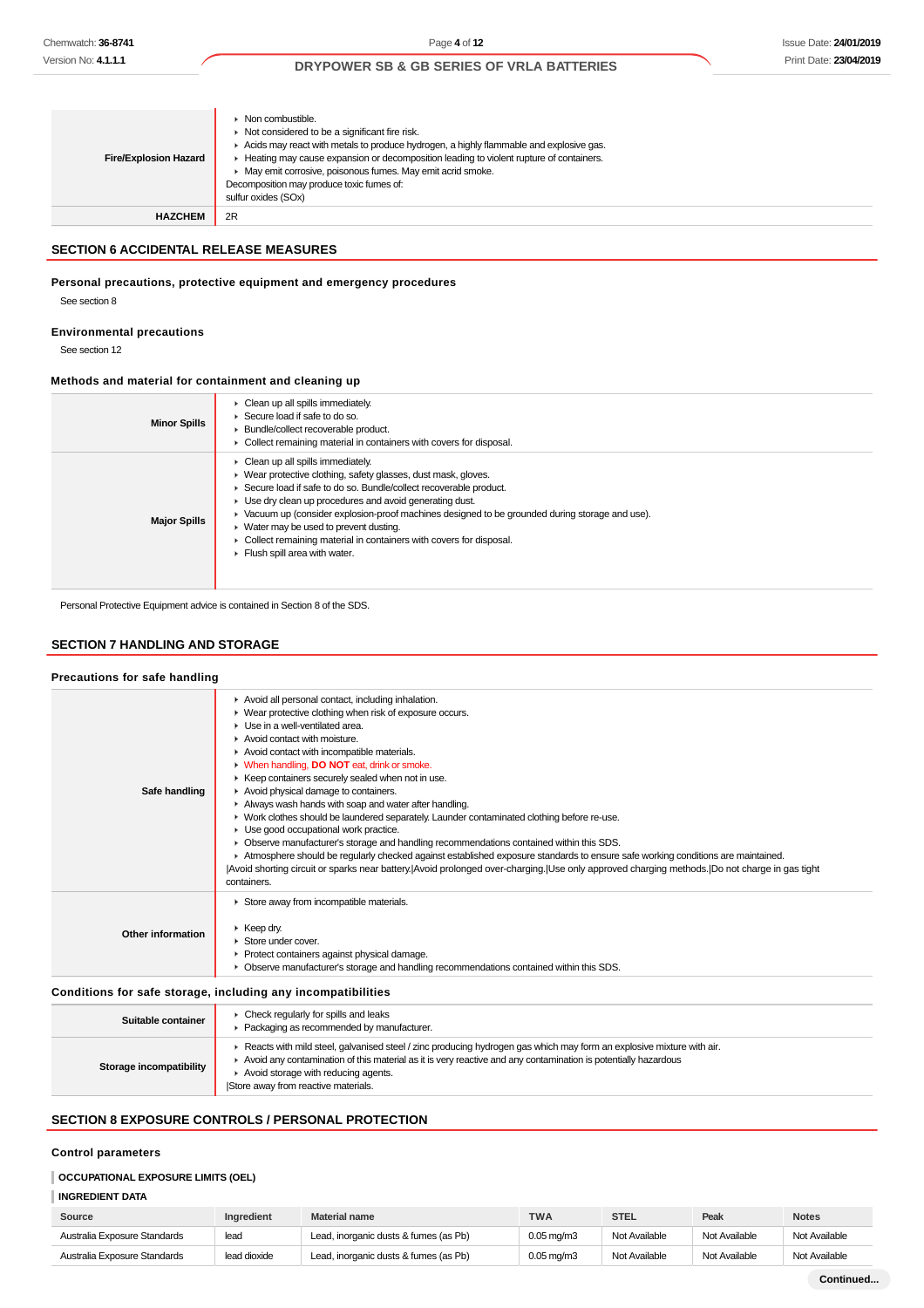| Australia Exposure Standards | sulfuric acid | Sulphuric acid                      |        | 1 ma/m3                 | $3 \text{ ma/m}$ 3 | Not Available | Not Available |
|------------------------------|---------------|-------------------------------------|--------|-------------------------|--------------------|---------------|---------------|
| Australia Exposure Standards | tin           | Tin. metal                          |        | $2 \text{ mg/m}$        | Not Available      | Not Available | Not Available |
| Australia Exposure Standards | arsenic       | Arsenic & soluble compounds (as As) |        | $0.05 \,\mathrm{mg/m3}$ | Not Available      | Not Available | Not Available |
| <b>EMERGENCY LIMITS</b>      |               |                                     |        |                         |                    |               |               |
| Ingredient                   | Material name |                                     | TFFI-1 | TFFI-2                  |                    | TFFL-3        |               |

| Ingredient    | <b>Material name</b> | TEEL-1                             | TEEL-2              | TEEL-3        |  |
|---------------|----------------------|------------------------------------|---------------------|---------------|--|
| lead          | Lead                 | $0.15$ mg/m $3$                    | 120 mg/m3           | 700 mg/m3     |  |
| lead dioxide  | Lead dioxide         | $0.17 \text{ mg/m}$ 3<br>140 mg/m3 |                     | 810 mg/m3     |  |
| sulfuric acid | Sulfuric acid        | Not Available                      | Not Available       | Not Available |  |
| tin           | Tin                  | $6$ mg/m $3$                       | 67 mg/m3            | 400 mg/m3     |  |
|               |                      |                                    |                     |               |  |
| Ingredient    | <b>Original IDLH</b> |                                    | <b>Revised IDLH</b> |               |  |
| lead          | Not Available        |                                    | Not Available       |               |  |
| lead dioxide  | 100 mg/m3            |                                    | Not Available       |               |  |
| sulfuric acid | $15 \text{ mg/m}$    |                                    | Not Available       |               |  |
| calcium       | Not Available        |                                    | Not Available       |               |  |
| tin           | Not Available        |                                    | Not Available       |               |  |
| arsenic       | Not Available        |                                    | Not Available       |               |  |

#### **MATERIAL DATA**

#### **Exposure controls**

| Appropriate engineering<br>controls | Provide adequate ventilation in warehouse or closed storage areas.                                                                                                                                                                                                                                                                                                                                                                                                                                                                                                                                                                                                                                                                                                                                                                                                                                                                                                                                                                                                                                                                                                                                                                                                                                                                                                                                                                                                                                                                                                                                                                                                     |
|-------------------------------------|------------------------------------------------------------------------------------------------------------------------------------------------------------------------------------------------------------------------------------------------------------------------------------------------------------------------------------------------------------------------------------------------------------------------------------------------------------------------------------------------------------------------------------------------------------------------------------------------------------------------------------------------------------------------------------------------------------------------------------------------------------------------------------------------------------------------------------------------------------------------------------------------------------------------------------------------------------------------------------------------------------------------------------------------------------------------------------------------------------------------------------------------------------------------------------------------------------------------------------------------------------------------------------------------------------------------------------------------------------------------------------------------------------------------------------------------------------------------------------------------------------------------------------------------------------------------------------------------------------------------------------------------------------------------|
| <b>Personal protection</b>          |                                                                                                                                                                                                                                                                                                                                                                                                                                                                                                                                                                                                                                                                                                                                                                                                                                                                                                                                                                                                                                                                                                                                                                                                                                                                                                                                                                                                                                                                                                                                                                                                                                                                        |
| Eye and face protection             | None under normal operating conditions.<br><b>OTHERWISE:</b><br>▶ Safety glasses with unperforated side shields may be used where continuous eye protection is desirable, as in laboratories; spectacles are not sufficient<br>where complete eye protection is needed such as when handling bulk-quantities, where there is a danger of splashing, or if the material may be under<br>pressure.<br>• Chemical goggles whenever there is a danger of the material coming in contact with the eyes; goggles must be properly fitted.<br>Full face shield (20 cm, 8 in minimum) may be required for supplementary but never for primary protection of eyes; these afford face protection.<br>Alternatively a gas mask may replace splash goggles and face shields.<br>• Contact lenses may pose a special hazard; soft contact lenses may absorb and concentrate irritants. A written policy document, describing the wearing<br>of lenses or restrictions on use, should be created for each workplace or task. This should include a review of lens absorption and adsorption for the<br>class of chemicals in use and an account of injury experience. Medical and first-aid personnel should be trained in their removal and suitable equipment<br>should be readily available. In the event of chemical exposure, begin eye irrigation immediately and remove contact lens as soon as practicable. Lens<br>should be removed at the first signs of eye redness or irritation - lens should be removed in a clean environment only after workers have washed hands<br>thoroughly. [CDC NIOSH Current Intelligence Bulletin 59], [AS/NZS 1336 or national equivalent] |
| <b>Skin protection</b>              | See Hand protection below                                                                                                                                                                                                                                                                                                                                                                                                                                                                                                                                                                                                                                                                                                                                                                                                                                                                                                                                                                                                                                                                                                                                                                                                                                                                                                                                                                                                                                                                                                                                                                                                                                              |
| Hands/feet protection               | None under normal operating conditions.<br><b>OTHERWISE:</b><br>Elbow length PVC gloves<br>Wear general protective gloves, eg. light weight rubber gloves.                                                                                                                                                                                                                                                                                                                                                                                                                                                                                                                                                                                                                                                                                                                                                                                                                                                                                                                                                                                                                                                                                                                                                                                                                                                                                                                                                                                                                                                                                                             |
| <b>Body protection</b>              | See Other protection below                                                                                                                                                                                                                                                                                                                                                                                                                                                                                                                                                                                                                                                                                                                                                                                                                                                                                                                                                                                                                                                                                                                                                                                                                                                                                                                                                                                                                                                                                                                                                                                                                                             |
| Other protection                    | None under normal operating conditions.<br><b>OTHERWISE:</b><br>• Overalls.<br>PVC Apron.<br>▶ PVC protective suit may be required if exposure severe.<br>Eyewash unit.<br>Ensure there is ready access to a safety shower.                                                                                                                                                                                                                                                                                                                                                                                                                                                                                                                                                                                                                                                                                                                                                                                                                                                                                                                                                                                                                                                                                                                                                                                                                                                                                                                                                                                                                                            |

## **Recommended material(s)**

**GLOVE SELECTION INDEX**

Glove selection is based on a modified presentation of the:

 **"Forsberg Clothing Performance Index".**

 The effect(s) of the following substance(s) are taken into account in the **computergenerated** selection:

DRYPOWER SB & GB SERIES OF VRLA BATTERIES

| Material         | <b>CPI</b> |
|------------------|------------|
| NATURAL RUBBER   | A          |
| NATURAL+NEOPRENE | A          |
| <b>NEOPRENE</b>  | A          |
| NEOPRENE/NATURAL | A          |
| <b>NITRILE</b>   | A          |
| PE               | A          |

### **Respiratory protection**

varies with Type of filter.

Type E-P Filter of sufficient capacity. (AS/NZS 1716 & 1715, EN 143:2000 & 149:2001, ANSI Z88 or national equivalent)

Where the concentration of gas/particulates in the breathing zone, approaches or exceeds the "Exposure Standard" (or ES), respiratory protection is required. Degree of protection varies with both face-piece and Class of filter; the nature of protection

| <b>Required Minimum</b><br><b>Protection Factor</b> | <b>Half-Face</b><br>Respirator | <b>Full-Face</b><br>Respirator    | <b>Powered Air</b><br>Respirator       |
|-----------------------------------------------------|--------------------------------|-----------------------------------|----------------------------------------|
| up to $10 \times ES$                                | E-AUS P2                       |                                   | E-PAPR-AUS /<br>Class 1 P <sub>2</sub> |
| up to $50 \times ES$                                | -                              | E-AUS / Class 1<br>P <sub>2</sub> |                                        |
| up to $100 \times ES$                               | ۰                              | E-2 P2                            | E-PAPR-2 P2 $\land$                    |

^ - Full-face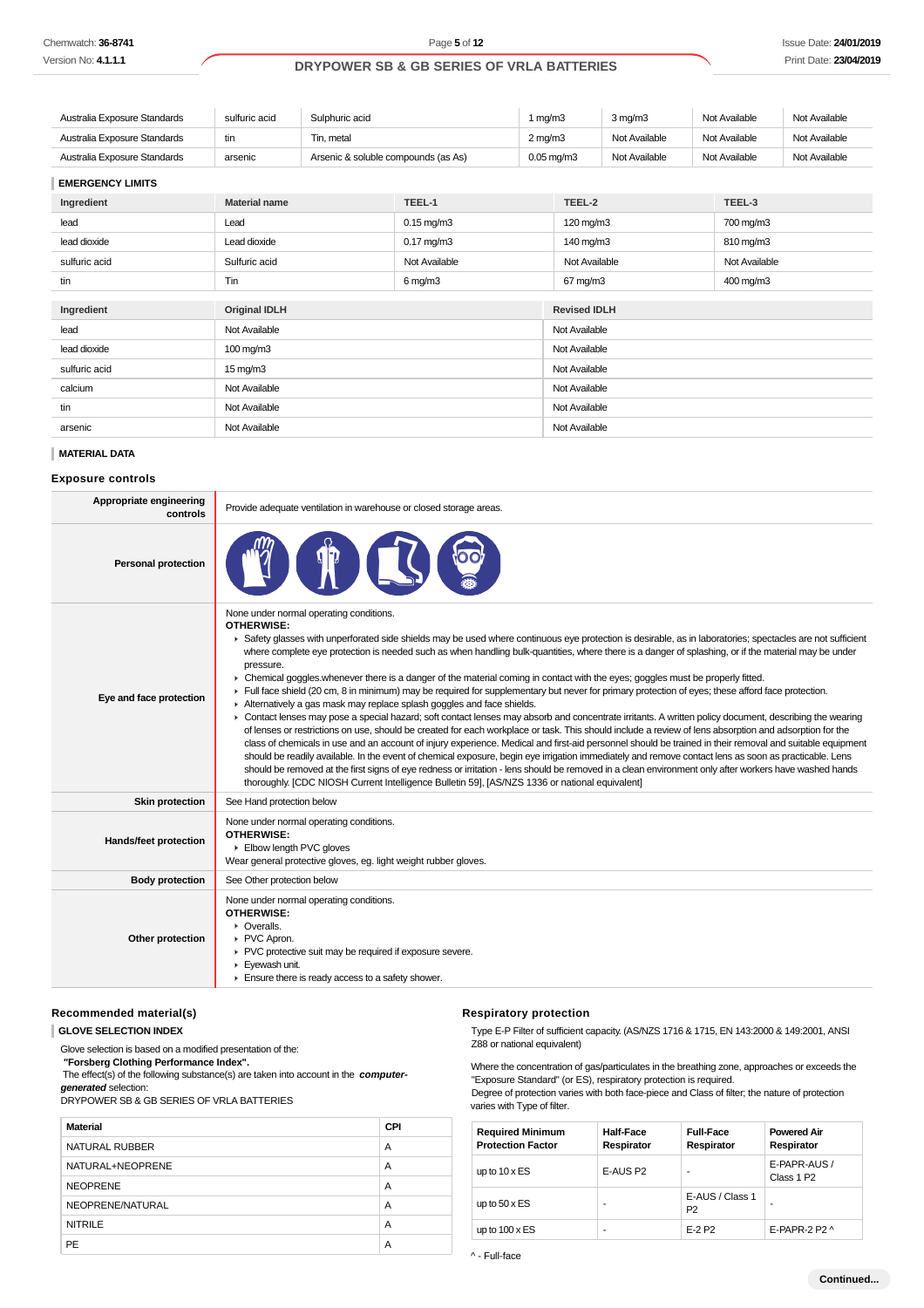| $-23$ | $\cdot$ $\cdot$ |
|-------|-----------------|

\* CPI - Chemwatch Performance Index

A: Best Selection

B: Satisfactory; may degrade after 4 hours continuous immersion

C: Poor to Dangerous Choice for other than short term immersion

**NOTE**: As a series of factors will influence the actual performance of the glove, a final selection must be based on detailed observation. -

\* Where the glove is to be used on a short term, casual or infrequent basis, factors such as "feel" or convenience (e.g. disposability), may dictate a choice of gloves which might otherwise be unsuitable following long-term or frequent use. A qualified practitioner should be consulted. A(All classes) = Organic vapours, B AUS or B1 = Acid gasses, B2 = Acid gas or hydrogen cyanide(HCN), B3 = Acid gas or hydrogen cyanide(HCN), E = Sulfur dioxide(SO2), G = Agricultural chemicals,  $K =$  Ammonia(NH3),  $Hg =$  Mercury, NO = Oxides of nitrogen, MB = Methyl bromide, AX = Low boiling point organic compounds(below 65 degC)

- **Respirators may be necessary when engineering and administrative controls do not** adequately prevent exposures.
- ▶ The decision to use respiratory protection should be based on professional judgment that takes into account toxicity information, exposure measurement data, and frequency and likelihood of the worker's exposure - ensure users are not subject to high thermal loads which may result in heat stress or distress due to personal protective equipment (powered, positive flow, full face apparatus may be an option).
- $\blacktriangleright$  Published occupational exposure limits, where they exist, will assist in determining the adequacy of the selected respiratory protection. These may be government mandated or vendor recommended.
- ▶ Certified respirators will be useful for protecting workers from inhalation of particulates when properly selected and fit tested as part of a complete respiratory protection program.
- Use approved positive flow mask if significant quantities of dust becomes airborne.
- **Try to avoid creating dust conditions.**

## **SECTION 9 PHYSICAL AND CHEMICAL PROPERTIES**

**Information on basic physical and chemical properties**

| Solid shape article consisting of an opaque plastic case with two lead terminals; Electrolyte is clear corrosive liquid absorbed in glass mat material with<br>Appearance<br>little pungent odor; miscible with water. |                           |                                            |                           |
|------------------------------------------------------------------------------------------------------------------------------------------------------------------------------------------------------------------------|---------------------------|--------------------------------------------|---------------------------|
| <b>Physical state</b>                                                                                                                                                                                                  | Manufactured              | Relative density (Water = 1)               | 1.170-1.335 (electrolyte) |
| Odour                                                                                                                                                                                                                  | Not Available             | Partition coefficient n-octanol /<br>water | Not Available             |
| <b>Odour threshold</b>                                                                                                                                                                                                 | Not Available             | Auto-ignition temperature (°C)             | 357 (polypropylene)       |
| pH (as supplied)                                                                                                                                                                                                       | Not Available             | <b>Decomposition temperature</b>           | Not Available             |
| Melting point / freezing point<br>$(^{\circ}C)$                                                                                                                                                                        | Not Available             | Viscosity (cSt)                            | Not Available             |
| Initial boiling point and boiling<br>range (°C)                                                                                                                                                                        | 110-112 (electrolyte)     | Molecular weight (g/mol)                   | Not Applicable            |
| Flash point (°C)                                                                                                                                                                                                       | Not Available             | <b>Taste</b>                               | Not Available             |
| <b>Evaporation rate</b>                                                                                                                                                                                                | Not Available             | <b>Explosive properties</b>                | Not Available             |
| Flammability                                                                                                                                                                                                           | Not Available             | <b>Oxidising properties</b>                | Not Available             |
| Upper Explosive Limit (%)                                                                                                                                                                                              | 74.2 (H <sub>2</sub> gas) | Surface Tension (dyn/cm or<br>$mN/m$ )     | Not Applicable            |
| Lower Explosive Limit (%)                                                                                                                                                                                              | 4.1 (H <sub>2</sub> gas)  | <b>Volatile Component (%vol)</b>           | Not Available             |
| Vapour pressure (kPa)                                                                                                                                                                                                  | 3 (electrolyte)           | Gas group                                  | Not Available             |
| Solubility in water                                                                                                                                                                                                    | Miscible                  | pH as a solution (1%)                      | Not Available             |
| Vapour density $(Air = 1)$                                                                                                                                                                                             | 3.4 (electrolyte)         | VOC g/L                                    | Not Available             |

### **SECTION 10 STABILITY AND REACTIVITY**

| Reactivity                                 | See section 7                                   |
|--------------------------------------------|-------------------------------------------------|
| <b>Chemical stability</b>                  | • Contact with alkaline material liberates heat |
| Possibility of hazardous<br>reactions      | See section 7                                   |
| <b>Conditions to avoid</b>                 | See section 7                                   |
| Incompatible materials                     | See section 7                                   |
| <b>Hazardous decomposition</b><br>products | See section 5                                   |

### **SECTION 11 TOXICOLOGICAL INFORMATION**

#### **Information on toxicological effects**

| Evidence shows, or practical experience predicts, that the material produces irritation of the respiratory system, in a substantial number of individuals,<br>following inhalation. In contrast to most organs, the lung is able to respond to a chemical insult by first removing or neutralising the irritant and then<br>repairing the damage. The repair process, which initially evolved to protect mammalian lungs from foreign matter and antigens, may however, produce                                                                                                        |
|----------------------------------------------------------------------------------------------------------------------------------------------------------------------------------------------------------------------------------------------------------------------------------------------------------------------------------------------------------------------------------------------------------------------------------------------------------------------------------------------------------------------------------------------------------------------------------------|
| further lung damage resulting in the impairment of gas exchange, the primary function of the lungs. Respiratory tract irritation often results in an<br>inflammatory response involving the recruitment and activation of many cell types, mainly derived from the vascular system.<br>Inhaled                                                                                                                                                                                                                                                                                         |
| Acidic corrosives produce respiratory tract irritation with coughing, choking and mucous membrane damage. Symptoms of exposure may include<br>dizziness, headache, nausea and weakness. In more severe exposures, pulmonary oedema may be evident either immediately or after a latent period of 5-72<br>hours. Symptoms of pulmonary oedema include a tightness in the chest, dyspnoea, frothy sputum and cyanosis. Examination may reveal hypotension, a weak<br>and rapid pulse and moist rates. Death, due to anoxia, may occur several hours after onset of the pulmonary oedema. |
| Accidental ingestion of the material may be harmful; animal experiments indicate that ingestion of less than 150 gram may be fatal or may produce serious<br>damage to the health of the individual.<br>Ingestion                                                                                                                                                                                                                                                                                                                                                                      |
| Ingestion of acidic corrosives may produce circumoral burns with a distinct discolouration of the mucous membranes of the mouth, throat and oesophagus.                                                                                                                                                                                                                                                                                                                                                                                                                                |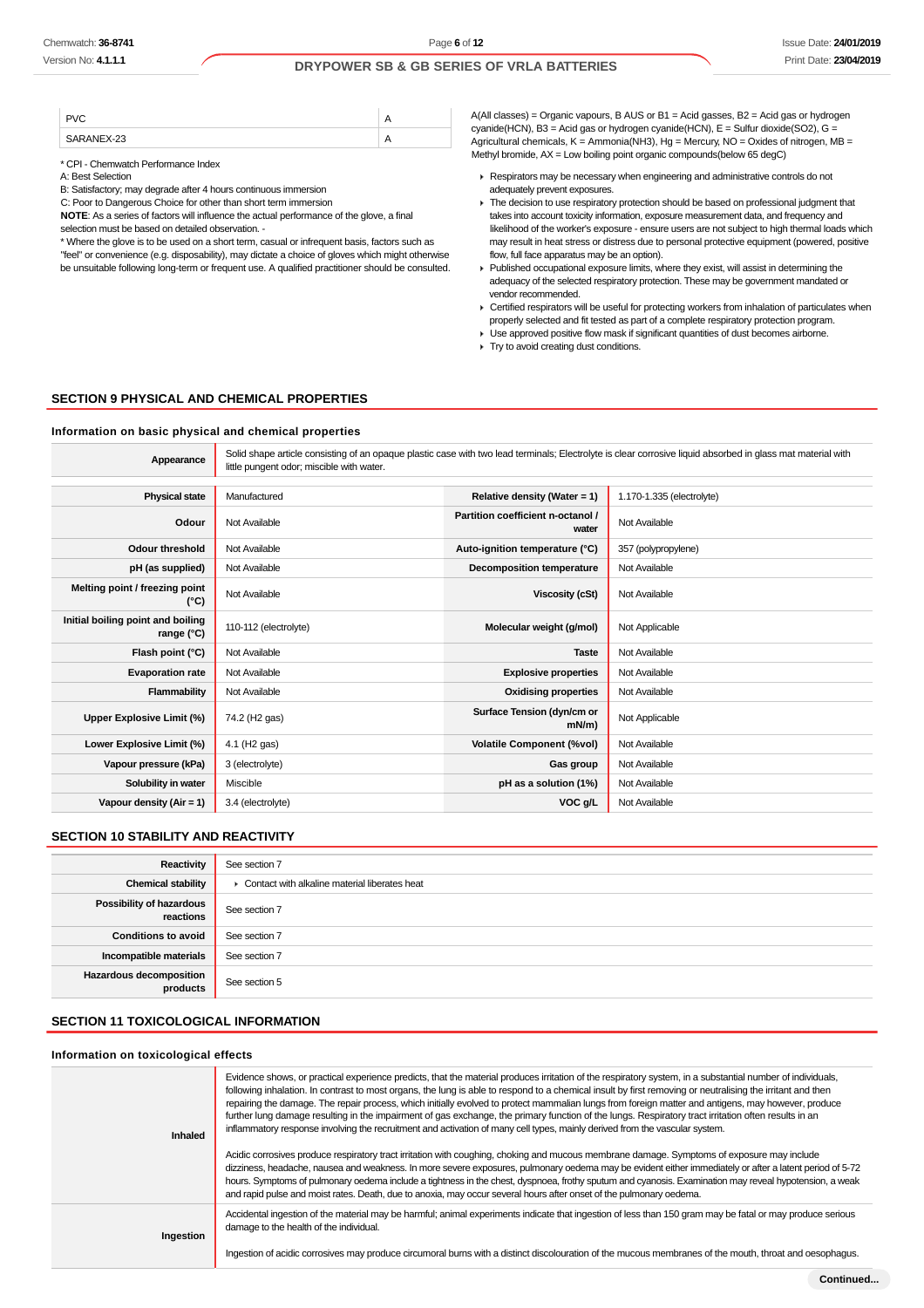| <b>Skin Contact</b><br>Eye                   | Immediate pain and difficulties in swallowing and speaking may also be evident. Oedema of the epiglottis may produce respiratory distress and possibly,<br>asphyxia. Nausea, vomiting, diarrhoea and a pronounced thirst may occur. More severe exposures may produce a vomitus containing fresh or dark blood<br>and large shreds of mucosa. Shock, with marked hypotension, weak and rapid pulse, shallow respiration and clammy skin may be symptomatic of the<br>exposure. Circulatory collapse may, if left untreated, result in renal failure. Severe cases may show gastric and oesophageal perforation with peritonitis,<br>fever and abdominal rigidity. Stricture of the oesophageal, gastric and pyloric sphincter may occur as within several weeks or may be delayed for years.<br>Death may be rapid and often results from asphyxia, circulatory collapse or aspiration of even minute amounts. Delayed deaths may be due to peritonitis,<br>severe nephritis or pneumonia. Coma and convulsions may be terminal.<br>Skin contact with acidic corrosives may result in pain and burns; these may be deep with distinct edges and may heal slowly with the formation of scar<br>tissue.<br>Open cuts, abraded or irritated skin should not be exposed to this material<br>Entry into the blood-stream through, for example, cuts, abrasions, puncture wounds or lesions, may produce systemic injury with harmful effects. Examine<br>the skin prior to the use of the material and ensure that any external damage is suitably protected.<br>When applied to the eye(s) of animals, the material produces severe ocular lesions which are present twenty-four hours or more after instillation.<br>Direct eye contact with acid corrosives may produce pain, lachrymation, photophobia and burns. Mild burns of the epithelia generally recover rapidly and<br>completely. Severe burns produce long-lasting and possible irreversible damage. The appearance of the burn may not be apparent for several weeks after<br>the initial contact. The cornea may ultimately become deeply vascularised and opaque resulting in blindness.<br>Repeated or prolonged exposure to acids may result in the erosion of teeth, inflammatory and ulcerative changes in the mouth and necrosis (rarely) of the<br>jaw. Bronchial irritation, with cough, and frequent attacks of bronchial pneumonia may ensue. Gastrointestinal disturbances may also occur. Chronic<br>exposures may result in dermatitis and/or conjunctivitis.<br>The impact of inhaled acidic agents on the respiratory tract depends upon a number of interrelated factors. These include physicochemical characteristics,<br>e.g., gas versus aerosol; particle size (small particles can penetrate deeper into the lung); water solubility (more soluble agents are more likely to be<br>removed in the nose and mouth). Given the general lack of information on the particle size of aerosols involved in occupational exposures to acids, it is<br>difficult to identify their principal deposition site within the respiratory tract. Acid mists containing particles with a diameter of up to a few micrometers will<br>be deposited in both the upper and lower airways. They are irritating to mucous epithelia, they cause dental erosion, and they produce acute effects in the<br>lungs (symptoms and changes in pulmonary function). Asthmatics appear to be at particular risk for pulmonary effects.<br>Repeated or long-term occupational exposure is likely to produce cumulative health effects involving organs or biochemical systems.<br>Long-term exposure to respiratory irritants may result in disease of the airways involving difficult breathing and related systemic problems.                                                                                                                                             |                                                                                                                                                          |  |
|----------------------------------------------|----------------------------------------------------------------------------------------------------------------------------------------------------------------------------------------------------------------------------------------------------------------------------------------------------------------------------------------------------------------------------------------------------------------------------------------------------------------------------------------------------------------------------------------------------------------------------------------------------------------------------------------------------------------------------------------------------------------------------------------------------------------------------------------------------------------------------------------------------------------------------------------------------------------------------------------------------------------------------------------------------------------------------------------------------------------------------------------------------------------------------------------------------------------------------------------------------------------------------------------------------------------------------------------------------------------------------------------------------------------------------------------------------------------------------------------------------------------------------------------------------------------------------------------------------------------------------------------------------------------------------------------------------------------------------------------------------------------------------------------------------------------------------------------------------------------------------------------------------------------------------------------------------------------------------------------------------------------------------------------------------------------------------------------------------------------------------------------------------------------------------------------------------------------------------------------------------------------------------------------------------------------------------------------------------------------------------------------------------------------------------------------------------------------------------------------------------------------------------------------------------------------------------------------------------------------------------------------------------------------------------------------------------------------------------------------------------------------------------------------------------------------------------------------------------------------------------------------------------------------------------------------------------------------------------------------------------------------------------------------------------------------------------------------------------------------------------------------------------------------------------------------------------------------------------------------------------------------------------------------------------------------------------------------------------------------------------------------------------------------------------------------------------------------------------------------------------------------------------------------------------------------------------------------------------------------------------------------------------------------------------------------------------------------------------------------------------------------------------------------------------------------------------------------------------------------------------------------------------------------------------------------------------------------------------------|----------------------------------------------------------------------------------------------------------------------------------------------------------|--|
| Chronic                                      | Harmful: danger of serious damage to health by prolonged exposure through inhalation, in contact with skin and if swallowed.<br>Serious damage (clear functional disturbance or morphological change which may have toxicological significance) is likely to be caused by repeated or<br>prolonged exposure. As a rule the material produces, or contains a substance which produces severe lesions. Such damage may become apparent<br>following direct application in subchronic (90 day) toxicity studies or following sub-acute (28 day) or chronic (two-year) toxicity tests.<br>There is sufficient evidence to establish a causal relationship between human exposure to the material and subsequent developmental toxic effects in the<br>off-spring.<br>Exposure to the material may cause concerns for human fertility, generally on the basis that results in animal studies provide sufficient evidence to cause a<br>strong suspicion of impaired fertility in the absence of toxic effects, or evidence of impaired fertility occurring at around the same dose levels as other toxic<br>effects, but which are not a secondary non-specific consequence of other toxic effects.<br>Excessive exposure to lead can affect the blood, the nervous system, heart, endocrine organs and the immune system and the digestive system. The<br>synthesis of haemoglobin is inhibited and can result in anaemia. If left untreated, neuromuscular dysfunction, possible paralysis and encephalopathy (brain<br>tissue damage) may result. Other symptoms of overexposure include joint and muscle pain, weakness of the extensor muscles (frequently the hand and<br>wrist), headache, dizziness, abdominal pain, diarrhoea, constipation, nausea, vomiting, blue line on the gums, insomnia and metallic taste. High body levels<br>produce cerebrospinal pressure, brain damage with stupor leading to coma and, in some cases, death. Early symptoms of lead poisoning ("plumbism")<br>include anorexia and loss of weight, constipation, apathy or irritability, occasional vomiting, fatigue, headache, weakness, and a metallic taste in the mouth.<br>Advanced poisonings are characterised by intermittent vomiting, irritability, nervousness, myalgia of the arms and legs (often with wrist and foot drop).<br>Severe poisonings may produce persistent vomiting, ataxia, stupor or lethargy, visual disturbances progressing to optic neuritis and atrophy, hyper-<br>tension, papilloedema, cranial nerve paralysis, delirium, convulsions and coma. Neurological effects include mental retardation, seizures, cerebral palsy<br>and marked muscular contractions that distort the spine, limbs, hips and sometimes the cranial inervated muscles (dystonia musculorum deformans).<br>Industrial exposure has been associated with irreversible kidney damage.<br>Lead is a cumulative poison with adverse effects in pregnancy [NIOSHTIC]<br>Lead salts have been reported to cross the placenta and induce embryo- and foeto-mortality. They also may have a teratogenic effect (causing birth<br>deformities) in certain animal species. Organometallic lead may not produce these effects. Adverse effects of lead on human reproduction, embryonic and<br>foetal development and postnatal mental development have also been recorded. Foetal exposure to lead may result in birth defects, mental retardation,<br>behavioural disorders and death during the first year of childhood. Paternal effects may include reduced sex drive, impotence, sterility and adverse effects<br>on the sperm which in turn may increase the potential for increased birth defects. Maternal effects may include miscarriage and stillbirth in exposed women,<br>or women whose husbands might be exposed, sterility or decreased fertility, and abnormal menses. Exposure by both parents to lead may exacerbate the |                                                                                                                                                          |  |
|                                              | <b>TOXICITY</b>                                                                                                                                                                                                                                                                                                                                                                                                                                                                                                                                                                                                                                                                                                                                                                                                                                                                                                                                                                                                                                                                                                                                                                                                                                                                                                                                                                                                                                                                                                                                                                                                                                                                                                                                                                                                                                                                                                                                                                                                                                                                                                                                                                                                                                                                                                                                                                                                                                                                                                                                                                                                                                                                                                                                                                                                                                                                                                                                                                                                                                                                                                                                                                                                                                                                                                                                                                                                                                                                                                                                                                                                                                                                                                                                                                                                                                                                                                                  | <b>IRRITATION</b>                                                                                                                                        |  |
| DRYPOWER SB & GB SERIES<br>OF VRLA BATTERIES | Not Available                                                                                                                                                                                                                                                                                                                                                                                                                                                                                                                                                                                                                                                                                                                                                                                                                                                                                                                                                                                                                                                                                                                                                                                                                                                                                                                                                                                                                                                                                                                                                                                                                                                                                                                                                                                                                                                                                                                                                                                                                                                                                                                                                                                                                                                                                                                                                                                                                                                                                                                                                                                                                                                                                                                                                                                                                                                                                                                                                                                                                                                                                                                                                                                                                                                                                                                                                                                                                                                                                                                                                                                                                                                                                                                                                                                                                                                                                                                    | Not Available                                                                                                                                            |  |
| lead                                         | <b>TOXICITY</b><br>dermal (rat) LD50: >2000 mg/kg <sup>[1]</sup><br>Inhalation (rat) LC50: >5.05 mg/l4 $h^{[1]}$<br>Oral (rat) LD50: >2000 mg/kg <sup>[1]</sup>                                                                                                                                                                                                                                                                                                                                                                                                                                                                                                                                                                                                                                                                                                                                                                                                                                                                                                                                                                                                                                                                                                                                                                                                                                                                                                                                                                                                                                                                                                                                                                                                                                                                                                                                                                                                                                                                                                                                                                                                                                                                                                                                                                                                                                                                                                                                                                                                                                                                                                                                                                                                                                                                                                                                                                                                                                                                                                                                                                                                                                                                                                                                                                                                                                                                                                                                                                                                                                                                                                                                                                                                                                                                                                                                                                  | <b>IRRITATION</b><br>Not Available                                                                                                                       |  |
| lead dioxide                                 | <b>TOXICITY</b><br>Not Available                                                                                                                                                                                                                                                                                                                                                                                                                                                                                                                                                                                                                                                                                                                                                                                                                                                                                                                                                                                                                                                                                                                                                                                                                                                                                                                                                                                                                                                                                                                                                                                                                                                                                                                                                                                                                                                                                                                                                                                                                                                                                                                                                                                                                                                                                                                                                                                                                                                                                                                                                                                                                                                                                                                                                                                                                                                                                                                                                                                                                                                                                                                                                                                                                                                                                                                                                                                                                                                                                                                                                                                                                                                                                                                                                                                                                                                                                                 | <b>IRRITATION</b><br>Not Available                                                                                                                       |  |
| sulfuric acid                                | <b>TOXICITY</b><br>Inhalation (guinea pig) LC50: 0.036 mg/l/8H[2]<br>Oral (rat) LD50: 2140 mg/kg <sup>[2]</sup>                                                                                                                                                                                                                                                                                                                                                                                                                                                                                                                                                                                                                                                                                                                                                                                                                                                                                                                                                                                                                                                                                                                                                                                                                                                                                                                                                                                                                                                                                                                                                                                                                                                                                                                                                                                                                                                                                                                                                                                                                                                                                                                                                                                                                                                                                                                                                                                                                                                                                                                                                                                                                                                                                                                                                                                                                                                                                                                                                                                                                                                                                                                                                                                                                                                                                                                                                                                                                                                                                                                                                                                                                                                                                                                                                                                                                  | <b>IRRITATION</b><br>Eye (rabbit): 1.38 mg SEVERE<br>Eye (rabbit): 5 mg/30sec SEVERE                                                                     |  |
| calcium                                      | <b>TOXICITY</b><br>dermal (rat) LD50: >2000 mg/kg <sup>[1]</sup><br>Oral (rat) LD50: >2000 mg/kg <sup>[1]</sup>                                                                                                                                                                                                                                                                                                                                                                                                                                                                                                                                                                                                                                                                                                                                                                                                                                                                                                                                                                                                                                                                                                                                                                                                                                                                                                                                                                                                                                                                                                                                                                                                                                                                                                                                                                                                                                                                                                                                                                                                                                                                                                                                                                                                                                                                                                                                                                                                                                                                                                                                                                                                                                                                                                                                                                                                                                                                                                                                                                                                                                                                                                                                                                                                                                                                                                                                                                                                                                                                                                                                                                                                                                                                                                                                                                                                                  | <b>IRRITATION</b><br>Eye: no adverse effect observed (not irritating) <sup>[1]</sup><br>Skin: no adverse effect observed (not irritating) <sup>[1]</sup> |  |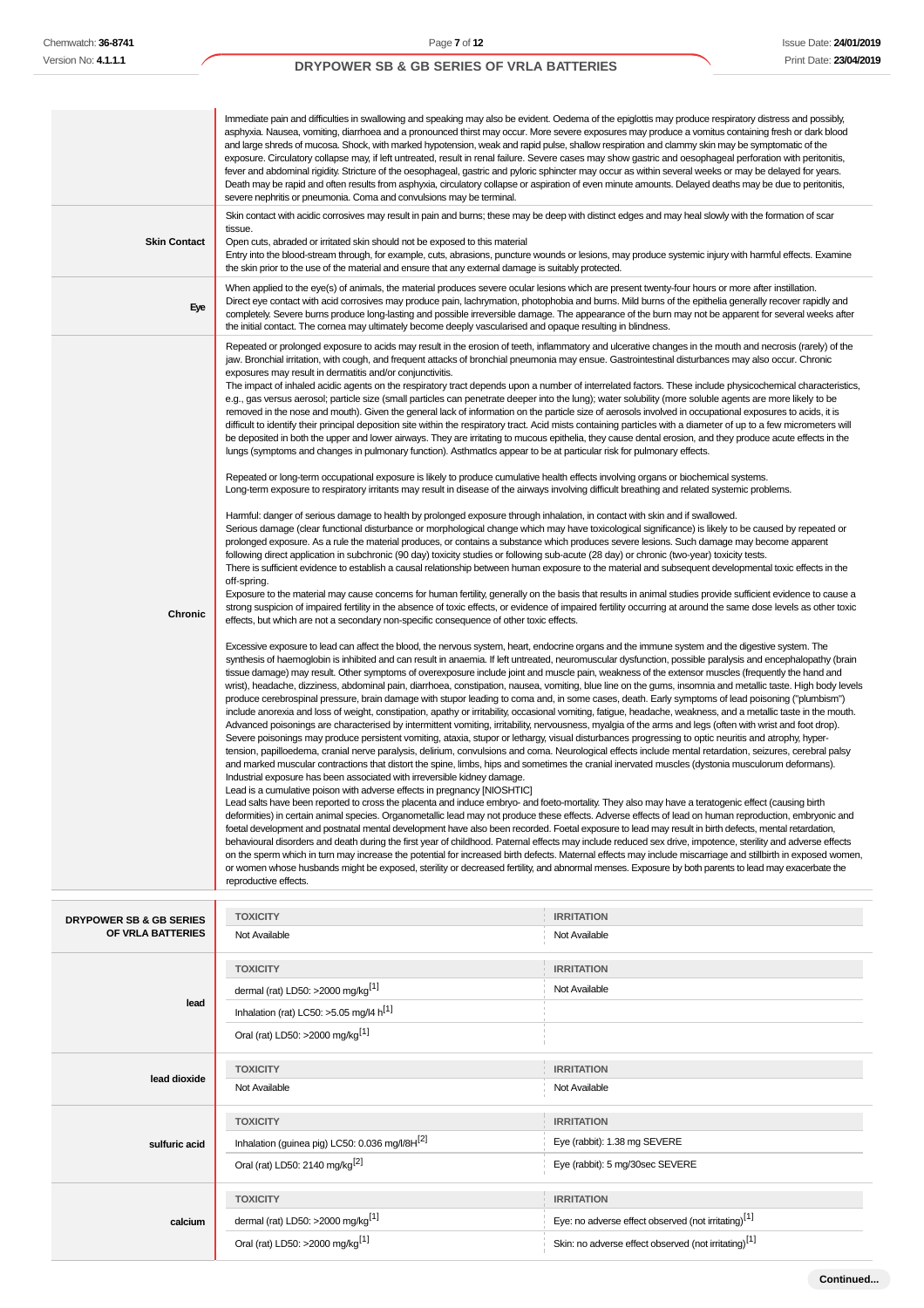| tin                                              | <b>TOXICITY</b><br>dermal (rat) LD50: >2000 mg/kg <sup>[1]</sup><br>Oral (rat) LD50: >2000 mg/kg <sup>[1]</sup>                                                                                                                                                                                                                                                                                                                                                                                                                                                                                                                                                                                                                                                                                                                                                                                                                                                                                                                                                                                                                                                                                                                                                                                                                                                                                                                                                                                                                                                                                                                                                                                                                                                                                                                                                                                                                                                                                        | <b>IRRITATION</b>               | Eye: no adverse effect observed (not irritating) <sup>[1]</sup>   |
|--------------------------------------------------|--------------------------------------------------------------------------------------------------------------------------------------------------------------------------------------------------------------------------------------------------------------------------------------------------------------------------------------------------------------------------------------------------------------------------------------------------------------------------------------------------------------------------------------------------------------------------------------------------------------------------------------------------------------------------------------------------------------------------------------------------------------------------------------------------------------------------------------------------------------------------------------------------------------------------------------------------------------------------------------------------------------------------------------------------------------------------------------------------------------------------------------------------------------------------------------------------------------------------------------------------------------------------------------------------------------------------------------------------------------------------------------------------------------------------------------------------------------------------------------------------------------------------------------------------------------------------------------------------------------------------------------------------------------------------------------------------------------------------------------------------------------------------------------------------------------------------------------------------------------------------------------------------------------------------------------------------------------------------------------------------------|---------------------------------|-------------------------------------------------------------------|
|                                                  |                                                                                                                                                                                                                                                                                                                                                                                                                                                                                                                                                                                                                                                                                                                                                                                                                                                                                                                                                                                                                                                                                                                                                                                                                                                                                                                                                                                                                                                                                                                                                                                                                                                                                                                                                                                                                                                                                                                                                                                                        |                                 |                                                                   |
|                                                  |                                                                                                                                                                                                                                                                                                                                                                                                                                                                                                                                                                                                                                                                                                                                                                                                                                                                                                                                                                                                                                                                                                                                                                                                                                                                                                                                                                                                                                                                                                                                                                                                                                                                                                                                                                                                                                                                                                                                                                                                        |                                 | Skin: no adverse effect observed (not irritating) <sup>[1]</sup>  |
|                                                  | <b>TOXICITY</b>                                                                                                                                                                                                                                                                                                                                                                                                                                                                                                                                                                                                                                                                                                                                                                                                                                                                                                                                                                                                                                                                                                                                                                                                                                                                                                                                                                                                                                                                                                                                                                                                                                                                                                                                                                                                                                                                                                                                                                                        | <b>IRRITATION</b>               |                                                                   |
| arsenic                                          | Oral (rat) LD50: 763 mg/kg <sup>[1]</sup>                                                                                                                                                                                                                                                                                                                                                                                                                                                                                                                                                                                                                                                                                                                                                                                                                                                                                                                                                                                                                                                                                                                                                                                                                                                                                                                                                                                                                                                                                                                                                                                                                                                                                                                                                                                                                                                                                                                                                              |                                 | Eye: adverse effect observed (irreversible damage) <sup>[1]</sup> |
|                                                  |                                                                                                                                                                                                                                                                                                                                                                                                                                                                                                                                                                                                                                                                                                                                                                                                                                                                                                                                                                                                                                                                                                                                                                                                                                                                                                                                                                                                                                                                                                                                                                                                                                                                                                                                                                                                                                                                                                                                                                                                        |                                 | Skin: adverse effect observed (irritating) <sup>[1]</sup>         |
| Legend:                                          | 1. Value obtained from Europe ECHA Registered Substances - Acute toxicity 2.* Value obtained from manufacturer's SDS. Unless otherwise specified<br>data extracted from RTECS - Register of Toxic Effect of chemical Substances                                                                                                                                                                                                                                                                                                                                                                                                                                                                                                                                                                                                                                                                                                                                                                                                                                                                                                                                                                                                                                                                                                                                                                                                                                                                                                                                                                                                                                                                                                                                                                                                                                                                                                                                                                        |                                 |                                                                   |
|                                                  |                                                                                                                                                                                                                                                                                                                                                                                                                                                                                                                                                                                                                                                                                                                                                                                                                                                                                                                                                                                                                                                                                                                                                                                                                                                                                                                                                                                                                                                                                                                                                                                                                                                                                                                                                                                                                                                                                                                                                                                                        |                                 |                                                                   |
| <b>LEAD</b>                                      | WARNING: Lead is a cumulative poison and has the potential to cause abortion and intellectual impairment to unborn children of pregnant workers.<br>WARNING: For inhalation exposure ONLY: This substance has been classified by the IARC as Group 1: CARCINOGENIC TO HUMANS                                                                                                                                                                                                                                                                                                                                                                                                                                                                                                                                                                                                                                                                                                                                                                                                                                                                                                                                                                                                                                                                                                                                                                                                                                                                                                                                                                                                                                                                                                                                                                                                                                                                                                                           |                                 |                                                                   |
| <b>SULFURIC ACID</b>                             | Occupational exposures to strong inorganic acid mists of sulfuric acid:                                                                                                                                                                                                                                                                                                                                                                                                                                                                                                                                                                                                                                                                                                                                                                                                                                                                                                                                                                                                                                                                                                                                                                                                                                                                                                                                                                                                                                                                                                                                                                                                                                                                                                                                                                                                                                                                                                                                |                                 |                                                                   |
| <b>CALCIUM</b>                                   | The solid may react violently on contact with wet skin tissue, i.e. eyes, mouth, causing chemical and thermal burns. The acute effects include burns,<br>ulceration, or tissue death, severe eye damage (corneal burns or opacification), and probable blindness. Inhalation of dust or fumes (especially from a fire<br>involving calcium) will cause shortness of breath, nausea, headache, nose and respiratory tract irritation and in extreme, pneumonitis                                                                                                                                                                                                                                                                                                                                                                                                                                                                                                                                                                                                                                                                                                                                                                                                                                                                                                                                                                                                                                                                                                                                                                                                                                                                                                                                                                                                                                                                                                                                        |                                 |                                                                   |
| <b>ARSENIC</b>                                   | Arsenic compounds are classified by the European Union as toxic by inhalation and ingestion and toxic to aquatic life and long lasting in the environment.<br>IARC classify arsenic in drinking water as a confirmed human carcinogen (IARC 1).<br>The main inorganic forms of arsenic relevant for human exposures are pentavalent arsenic (also called arsenate, As(V), or As+5) and trivalent arsenic<br>(also called arsenite, As(III), or As+3). These inorganic species undergoes a series of reduction and oxidative/methylation steps in human liver and other<br>tissues to form tri- and pentavalent methylated metabolites of methylarsonite [MA(III)], methylarsonate [MA(V)], dimethylarsinite [DMA(III)], and<br>dimethylarsinate [DMA(V)]. Some mammalian species also produce trimethylated metabolites, trimethylarsine oxide<br>The distinction between inorganic and organic forms is important because it is generally accepted that the organic species are excreted more quickly from<br>the body and generally considered less toxic, with a relative rank order of As(III) > As(V) >> MA(V), DMA(V) >> arsenobetaine. However, the methylated<br>trivalent metabolites, MA(III) and DMA(III), are significantly more toxic than their pentavalent counterpart and either As(III) or As(V). In many cases,<br>biomonitoring or environmental occurrence data are reported as total arsenic and do not distinguish between the different species. In those situations,<br>understanding the relevant sources of arsenic is essential to evaluate potential arsenic related health effects, especially those related to inorganic arsenic<br>exposure.<br><b>WARNING:</b> This substance has been classified by the IARC as Group 1: <b>CARCINOGENIC TO HUMANS</b> .<br>Tumorigenic - Carcinogenic by RTECS criteria.<br>Asthma-like symptoms may continue for months or even years after exposure to the material ceases. This may be due to a non-allergenic condition known as |                                 |                                                                   |
| <b>SULFURIC ACID &amp; CALCIUM</b>               | reactive airways dysfunction syndrome (RADS) which can occur following exposure to high levels of highly irritating compound. Key criteria for the<br>diagnosis of RADS include the absence of preceding respiratory disease, in a non-atopic individual, with abrupt onset of persistent asthma-like symptoms<br>within minutes to hours of a documented exposure to the irritant. A reversible airflow pattern, on spirometry, with the presence of moderate to severe<br>bronchial hyperreactivity on methacholine challenge testing and the lack of minimal lymphocytic inflammation, without eosinophilia, have also been included<br>in the criteria for diagnosis of RADS. RADS (or asthma) following an irritating inhalation is an infrequent disorder with rates related to the concentration<br>of and duration of exposure to the irritating substance. Industrial bronchitis, on the other hand, is a disorder that occurs as result of exposure due to high<br>concentrations of irritating substance (often particulate in nature) and is completely reversible after exposure ceases. The disorder is characterised by<br>dyspnea, cough and mucus production.                                                                                                                                                                                                                                                                                                                                                                                                                                                                                                                                                                                                                                                                                                                                                                                                                         |                                 |                                                                   |
| <b>CALCIUM &amp; TIN</b>                         | No significant acute toxicological data identified in literature search.                                                                                                                                                                                                                                                                                                                                                                                                                                                                                                                                                                                                                                                                                                                                                                                                                                                                                                                                                                                                                                                                                                                                                                                                                                                                                                                                                                                                                                                                                                                                                                                                                                                                                                                                                                                                                                                                                                                               |                                 |                                                                   |
| <b>Acute Toxicity</b>                            | ✔                                                                                                                                                                                                                                                                                                                                                                                                                                                                                                                                                                                                                                                                                                                                                                                                                                                                                                                                                                                                                                                                                                                                                                                                                                                                                                                                                                                                                                                                                                                                                                                                                                                                                                                                                                                                                                                                                                                                                                                                      | Carcinogenicity                 | ✔                                                                 |
| <b>Skin Irritation/Corrosion</b>                 | ✔                                                                                                                                                                                                                                                                                                                                                                                                                                                                                                                                                                                                                                                                                                                                                                                                                                                                                                                                                                                                                                                                                                                                                                                                                                                                                                                                                                                                                                                                                                                                                                                                                                                                                                                                                                                                                                                                                                                                                                                                      | Reproductivity                  | ✔                                                                 |
| Serious Eye Damage/Irritation                    | ✔                                                                                                                                                                                                                                                                                                                                                                                                                                                                                                                                                                                                                                                                                                                                                                                                                                                                                                                                                                                                                                                                                                                                                                                                                                                                                                                                                                                                                                                                                                                                                                                                                                                                                                                                                                                                                                                                                                                                                                                                      | <b>STOT - Single Exposure</b>   | ×                                                                 |
| <b>Respiratory or Skin</b><br>×<br>sensitisation |                                                                                                                                                                                                                                                                                                                                                                                                                                                                                                                                                                                                                                                                                                                                                                                                                                                                                                                                                                                                                                                                                                                                                                                                                                                                                                                                                                                                                                                                                                                                                                                                                                                                                                                                                                                                                                                                                                                                                                                                        | <b>STOT - Repeated Exposure</b> | ✔                                                                 |
| <b>Mutagenicity</b>                              | ×                                                                                                                                                                                                                                                                                                                                                                                                                                                                                                                                                                                                                                                                                                                                                                                                                                                                                                                                                                                                                                                                                                                                                                                                                                                                                                                                                                                                                                                                                                                                                                                                                                                                                                                                                                                                                                                                                                                                                                                                      | <b>Aspiration Hazard</b>        | ×                                                                 |

# **SECTION 12 ECOLOGICAL INFORMATION**

| <b>Toxicity</b>                                         |                  |                           |                               |                  |                   |                  |
|---------------------------------------------------------|------------------|---------------------------|-------------------------------|------------------|-------------------|------------------|
| <b>DRYPOWER SB &amp; GB SERIES</b><br>OF VRLA BATTERIES | <b>ENDPOINT</b>  | <b>TEST DURATION (HR)</b> | <b>SPECIES</b>                |                  | <b>VALUE</b>      | <b>SOURCE</b>    |
|                                                         | Not<br>Available | Not Available             | Not Available                 | Not<br>Available |                   | Not<br>Available |
|                                                         | <b>ENDPOINT</b>  | <b>TEST DURATION (HR)</b> | <b>SPECIES</b>                | <b>VALUE</b>     |                   | <b>SOURCE</b>    |
|                                                         | <b>LC50</b>      | 96                        | Fish                          |                  | 0.001-0.06756mg/L | $\overline{2}$   |
|                                                         | <b>EC50</b>      | 48                        | Crustacea                     | $0.029$ mg/L     |                   | 2                |
| lead                                                    | EC50             | 72                        | Algae or other aquatic plants | 0.0205mg/L       |                   | $\overline{2}$   |
|                                                         | <b>BCFD</b>      | 8                         | Fish                          | 4.324mg/L        |                   | 4                |
|                                                         | <b>NOEC</b>      | 672                       | Fish                          | 0.00003mg/L      |                   | $\overline{4}$   |
|                                                         |                  |                           |                               |                  |                   |                  |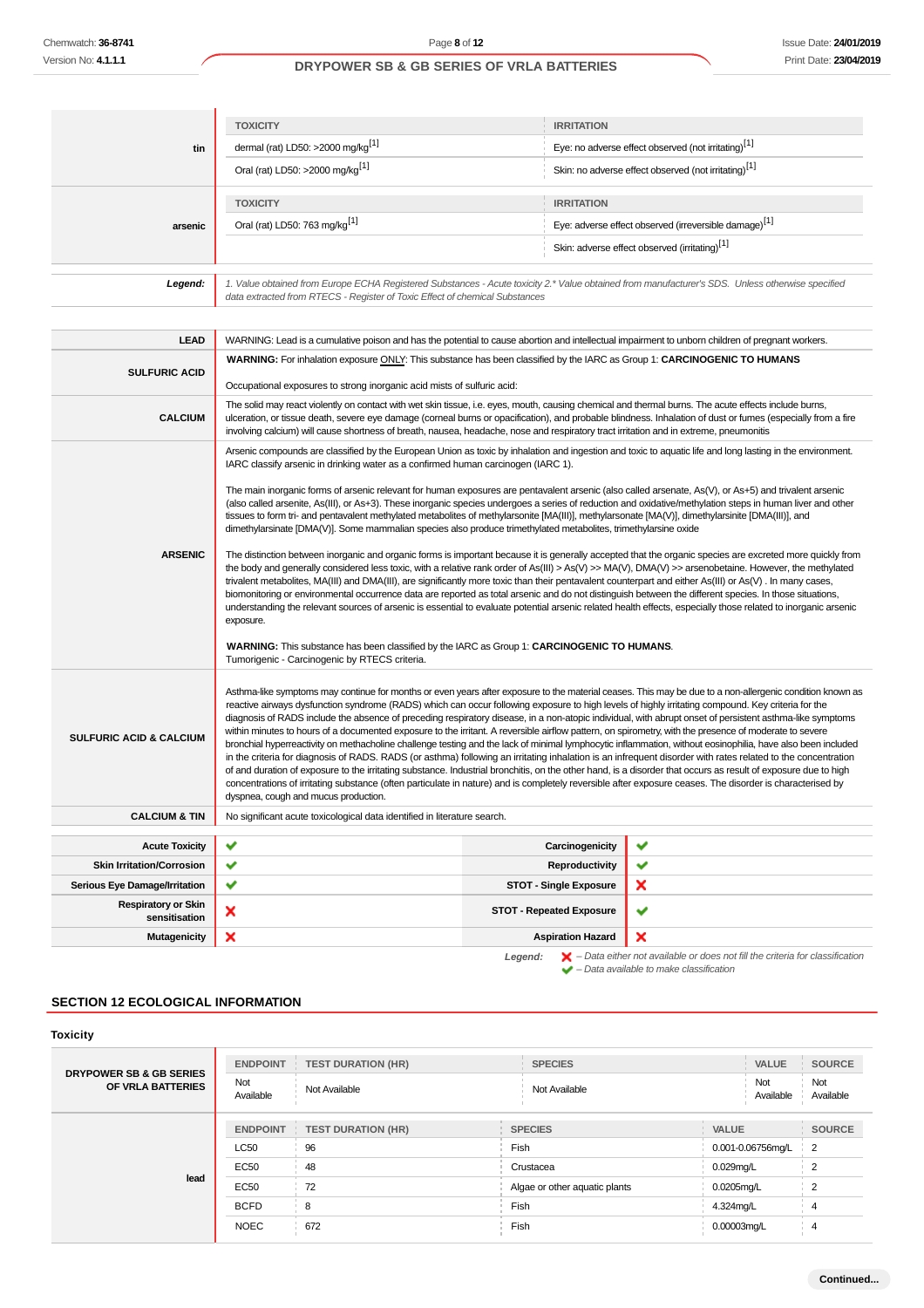| Version No: 4.1.1.1<br>lead dioxide<br><b>LC50</b><br><b>EC50</b><br>sulfuric acid<br><b>EC50</b>                                                                                                                                                 | <b>ENDPOINT</b><br><b>NOEC</b> | DRYPOWER SB & GB SERIES OF VRLA BATTERIES |                |                                       |       |                 | Print Date: 23/04/20    |
|---------------------------------------------------------------------------------------------------------------------------------------------------------------------------------------------------------------------------------------------------|--------------------------------|-------------------------------------------|----------------|---------------------------------------|-------|-----------------|-------------------------|
|                                                                                                                                                                                                                                                   |                                |                                           |                |                                       |       |                 |                         |
|                                                                                                                                                                                                                                                   |                                |                                           |                |                                       |       |                 |                         |
|                                                                                                                                                                                                                                                   |                                |                                           |                |                                       |       |                 |                         |
|                                                                                                                                                                                                                                                   |                                | <b>TEST DURATION (HR)</b>                 |                | <b>SPECIES</b>                        |       | VALUE           | <b>SOURCE</b>           |
|                                                                                                                                                                                                                                                   |                                | 264                                       |                | Algae or other aquatic plants         |       | 0.0091mg/L      | $\overline{c}$          |
|                                                                                                                                                                                                                                                   |                                |                                           |                |                                       |       |                 |                         |
|                                                                                                                                                                                                                                                   | <b>ENDPOINT</b>                | <b>TEST DURATION (HR)</b>                 |                | <b>SPECIES</b>                        |       | VALUE           | <b>SOURCE</b>           |
|                                                                                                                                                                                                                                                   |                                | 96                                        | Fish           |                                       |       | $=8$ mg/L       | $\mathbf{1}$            |
|                                                                                                                                                                                                                                                   |                                | 48                                        |                | Crustacea                             |       | $=42.5$ mg/L    | $\mathbf{1}$            |
|                                                                                                                                                                                                                                                   |                                | 72                                        |                | Algae or other aquatic plants         |       | $>100$ mg/L     | 2                       |
|                                                                                                                                                                                                                                                   | <b>NOEC</b>                    | Not Available                             |                | Crustacea                             |       | $0.15$ mg/L     | $\overline{2}$          |
|                                                                                                                                                                                                                                                   | <b>ENDPOINT</b>                | <b>TEST DURATION (HR)</b>                 |                | <b>SPECIES</b>                        |       | VALUE           | <b>SOURCE</b>           |
| <b>EC50</b>                                                                                                                                                                                                                                       |                                | 48                                        |                | Crustacea                             |       | 49.1mg/L        | $\overline{2}$          |
| calcium                                                                                                                                                                                                                                           | EC100                          | 48                                        |                | Crustacea                             |       | 75mg/L          | $\overline{2}$          |
|                                                                                                                                                                                                                                                   | <b>NOEC</b>                    | 336                                       |                | Crustacea                             |       | 32mg/L          | 2                       |
|                                                                                                                                                                                                                                                   |                                |                                           |                |                                       |       |                 |                         |
|                                                                                                                                                                                                                                                   | <b>ENDPOINT</b>                | <b>TEST DURATION (HR)</b>                 | <b>SPECIES</b> |                                       | VALUE |                 | <b>SOURCE</b>           |
| <b>LC50</b>                                                                                                                                                                                                                                       |                                | 96                                        | Fish           |                                       |       | >0.0124mg/L     | $\overline{2}$          |
| <b>EC50</b><br>tin                                                                                                                                                                                                                                |                                | 48                                        | Crustacea      |                                       |       | 0.00018mg/L     | 5                       |
| <b>EC50</b>                                                                                                                                                                                                                                       |                                | 72                                        |                | Algae or other aquatic plants         |       | 0.009-0.846mg/L | $\overline{\mathbf{c}}$ |
|                                                                                                                                                                                                                                                   | <b>NOEC</b>                    | 72                                        |                | Algae or other aquatic plants         |       | 0.001-mg/L      | $\overline{2}$          |
|                                                                                                                                                                                                                                                   | <b>ENDPOINT</b>                | <b>TEST DURATION (HR)</b>                 |                | <b>SPECIES</b>                        |       | VALUE           | <b>SOURCE</b>           |
| LC50                                                                                                                                                                                                                                              |                                | 96                                        | Fish           |                                       |       | 3.38mg/L        | $\overline{2}$          |
| <b>EC50</b><br>arsenic                                                                                                                                                                                                                            |                                | 48                                        |                | Crustacea                             |       | 0.015mg/L       | $\overline{2}$          |
| EC10                                                                                                                                                                                                                                              |                                | 48                                        |                | Crustacea                             |       | $0.006$ mg/L    | $\overline{c}$          |
|                                                                                                                                                                                                                                                   |                                |                                           |                |                                       |       |                 | $\overline{2}$          |
|                                                                                                                                                                                                                                                   | <b>NOEC</b>                    | 336                                       |                | Algae or other aquatic plants         |       | $0.01$ mg/L     |                         |
| wash-waters.<br>Wastes resulting from use of the product must be disposed of on site or at approved waste sites.<br>Prevent, by any means available, spillage from entering drains or water courses.<br>DO NOT discharge into sewer or waterways. |                                |                                           |                |                                       |       |                 |                         |
|                                                                                                                                                                                                                                                   |                                |                                           |                |                                       |       |                 |                         |
| Persistence and degradability                                                                                                                                                                                                                     |                                |                                           |                |                                       |       |                 |                         |
|                                                                                                                                                                                                                                                   | Persistence: Water/Soil        |                                           |                | Persistence: Air                      |       |                 |                         |
|                                                                                                                                                                                                                                                   |                                | No Data available for all ingredients     |                | No Data available for all ingredients |       |                 |                         |
| Ingredient                                                                                                                                                                                                                                        |                                |                                           |                |                                       |       |                 |                         |
|                                                                                                                                                                                                                                                   | <b>Bioaccumulation</b>         |                                           |                |                                       |       |                 |                         |
|                                                                                                                                                                                                                                                   |                                | No Data available for all ingredients     |                |                                       |       |                 |                         |
| <b>Bioaccumulative potential</b><br>Ingredient                                                                                                                                                                                                    |                                |                                           |                |                                       |       |                 |                         |
| Mobility in soil                                                                                                                                                                                                                                  |                                |                                           |                |                                       |       |                 |                         |
| Ingredient<br><b>Mobility</b>                                                                                                                                                                                                                     |                                | No Data available for all ingredients     |                |                                       |       |                 |                         |

#### **Persistence and degradability**

| Ingredient                       | Persistence: Water/Soil               | Persistence: Air                      |
|----------------------------------|---------------------------------------|---------------------------------------|
|                                  | No Data available for all ingredients | No Data available for all ingredients |
| <b>Bioaccumulative potential</b> |                                       |                                       |
| Ingredient                       | <b>Bioaccumulation</b>                |                                       |
|                                  | No Data available for all ingredients |                                       |

#### **Mobility in soil**

| Ingredient | <b>Mobility</b>                       |
|------------|---------------------------------------|
|            | No Data available for all ingredients |

## **SECTION 13 DISPOSAL CONSIDERATIONS**

| Waste treatment methods      |                                                                                                                                                                                                                                                                                                                                                                                                                                                                                                                                                                                                                                                                            |
|------------------------------|----------------------------------------------------------------------------------------------------------------------------------------------------------------------------------------------------------------------------------------------------------------------------------------------------------------------------------------------------------------------------------------------------------------------------------------------------------------------------------------------------------------------------------------------------------------------------------------------------------------------------------------------------------------------------|
| Product / Packaging disposal | Recycle wherever possible.<br>Consult manufacturer for recycling options or consult local or regional waste management authority for disposal if no suitable treatment or disposal<br>facility can be identified.<br>Treat and neutralise at an approved treatment plant. Treatment should involve: Mixing or slurrying in water; Neutralisation followed by: burial in a land-fill<br>specifically licensed to accept chemical and / or pharmaceutical wastes or Incineration in a licensed apparatus (after admixture with suitable combustible<br>material)<br>Decontaminate empty containers. Observe all label safequards until containers are cleaned and destroyed. |

# **SECTION 14 TRANSPORT INFORMATION**

**Labels Required**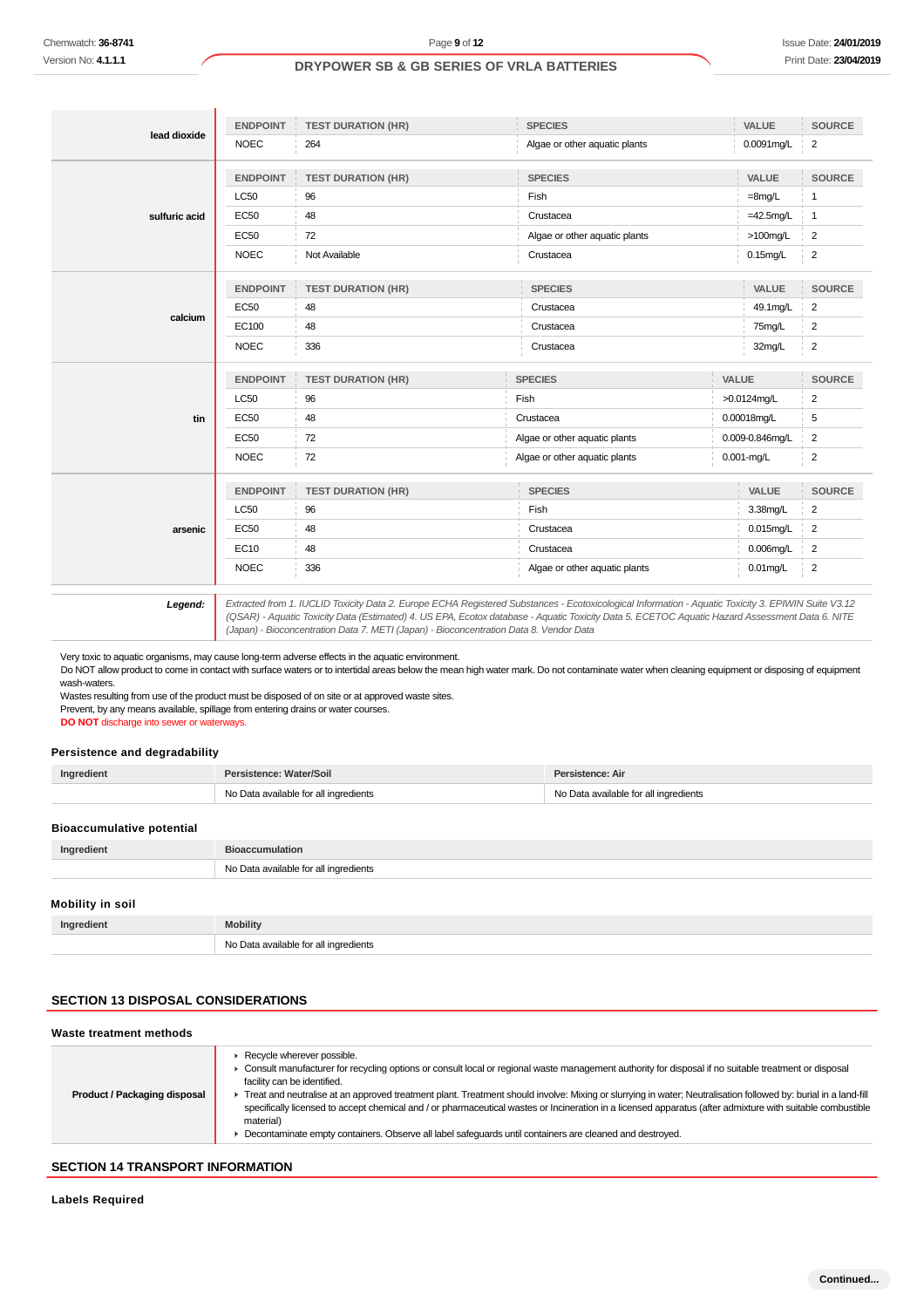## Issue Date: **24/01/2019** Print Date: **23/04/2019**

## **DRYPOWER SB & GB SERIES OF VRLA BATTERIES**

| <b>Marine Pollutant</b> |    |
|-------------------------|----|
| <b>HAZCHEM</b>          | 2R |

# **Land transport (ADG)**

| <b>UN number</b>             | 2800                                                            |
|------------------------------|-----------------------------------------------------------------|
| UN proper shipping name      | BATTERIES, WET, NON-SPILLABLE, electric storage                 |
| Transport hazard class(es)   | Class<br>8<br>Subrisk<br>Not Applicable                         |
| Packing group                | Not Applicable                                                  |
| <b>Environmental hazard</b>  | Environmentally hazardous                                       |
| Special precautions for user | Special provisions<br>238<br>Limited quantity<br>1 <sub>L</sub> |

## **Air transport (ICAO-IATA / DGR)**

| UN number                    | 2800                                                                                                                                                                                                                                                                                        |                           |                                                                                   |  |
|------------------------------|---------------------------------------------------------------------------------------------------------------------------------------------------------------------------------------------------------------------------------------------------------------------------------------------|---------------------------|-----------------------------------------------------------------------------------|--|
| UN proper shipping name      | Batteries, wet, non-spillable electric storage                                                                                                                                                                                                                                              |                           |                                                                                   |  |
| Transport hazard class(es)   | <b>ICAO/IATA Class</b><br>ICAO / IATA Subrisk<br><b>ERG Code</b>                                                                                                                                                                                                                            | 8<br>Not Applicable<br>8L |                                                                                   |  |
| Packing group                | Not Applicable                                                                                                                                                                                                                                                                              |                           |                                                                                   |  |
| <b>Environmental hazard</b>  | Environmentally hazardous                                                                                                                                                                                                                                                                   |                           |                                                                                   |  |
| Special precautions for user | Special provisions<br>Cargo Only Packing Instructions<br>Cargo Only Maximum Qty / Pack<br>Passenger and Cargo Packing Instructions<br>Passenger and Cargo Maximum Qty / Pack<br>Passenger and Cargo Limited Quantity Packing Instructions<br>Passenger and Cargo Limited Maximum Qty / Pack |                           | A48 A67 A164 A183<br>872<br>No Limit<br>872<br>No Limit<br>Forbidden<br>Forbidden |  |

#### **Sea transport (IMDG-Code / GGVSee)**

| <b>UN number</b>             | 2800                                                                                                   |  |  |
|------------------------------|--------------------------------------------------------------------------------------------------------|--|--|
| UN proper shipping name      | BATTERIES, WET, NON-SPILLABLE electric storage                                                         |  |  |
| Transport hazard class(es)   | <b>IMDG Class</b><br>8<br>Not Applicable<br><b>IMDG Subrisk</b>                                        |  |  |
| Packing group                | Not Applicable                                                                                         |  |  |
| <b>Environmental hazard</b>  | <b>Marine Pollutant</b>                                                                                |  |  |
| Special precautions for user | $F-A$ , S-B<br><b>EMS Number</b><br>Special provisions<br>29 238<br><b>Limited Quantities</b><br>∣ 1 L |  |  |

**Transport in bulk according to Annex II of MARPOL and the IBC code** Not Applicable

## **SECTION 15 REGULATORY INFORMATION**

**Safety, health and environmental regulations / legislation specific for the substance or mixture**

**LEAD(7439-92-1) IS FOUND ON THE FOLLOWING REGULATORY LISTS**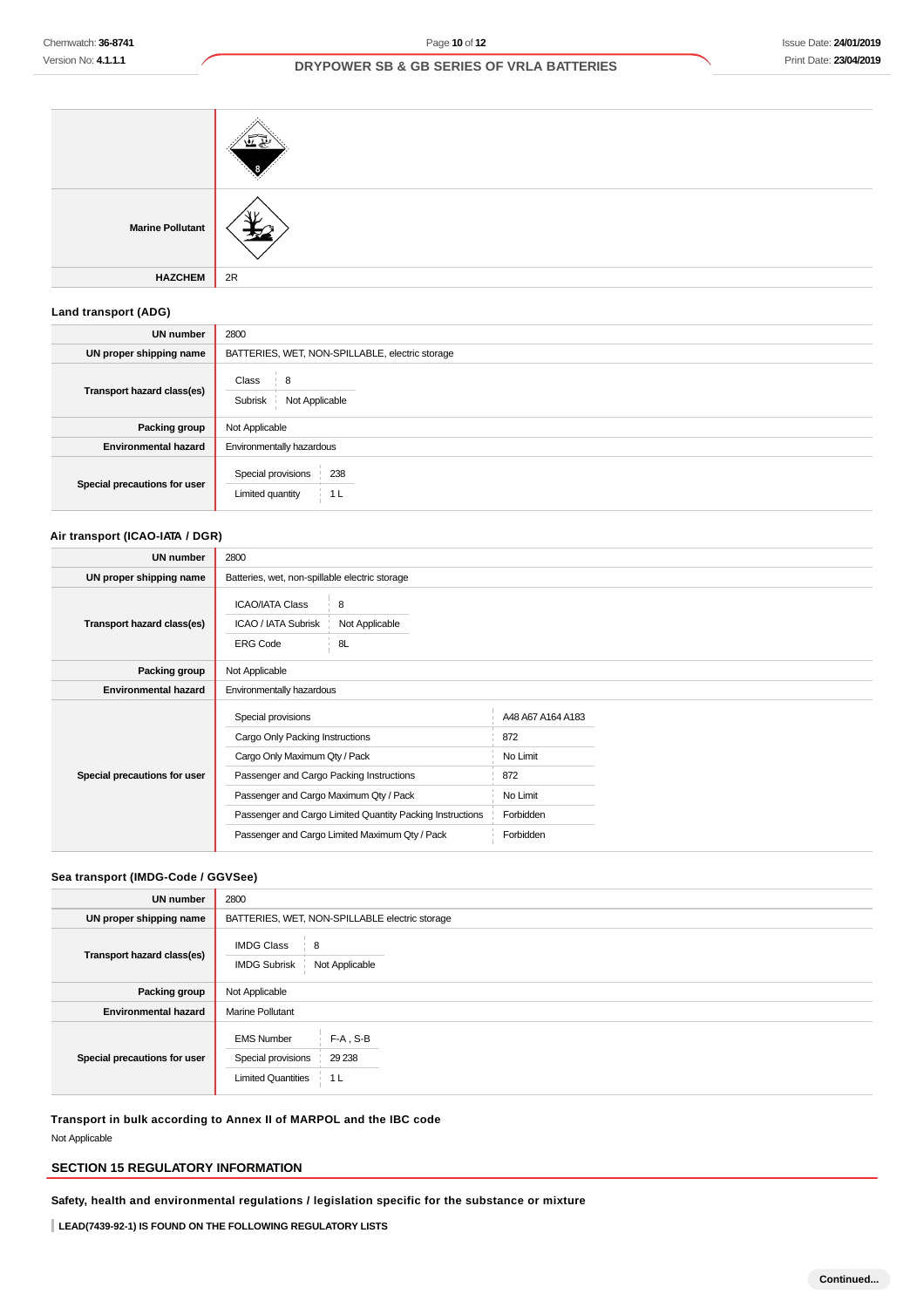| Australia Exposure Standards                                                                                                      | Australia Standard for the Uniform Scheduling of Medicines and Poisons (SUSMP) - Index                                                                  |
|-----------------------------------------------------------------------------------------------------------------------------------|---------------------------------------------------------------------------------------------------------------------------------------------------------|
| Australia Hazardous Chemical Information System (HCIS) - Hazardous Chemicals<br>Australia Inventory of Chemical Substances (AICS) | Australia Standard for the Uniform Scheduling of Medicines and Poisons (SUSMP) - Schedule<br>4                                                          |
| Australia Standard for the Uniform Scheduling of Medicines and Poisons (SUSMP) - Appendix                                         | IMO IBC Code Chapter 17: Summary of minimum requirements                                                                                                |
| <b>B</b> (Part 3)                                                                                                                 | International Agency for Research on Cancer (IARC) - Agents Classified by the IARC<br>Monographs                                                        |
| LEAD DIOXIDE(1309-60-0) IS FOUND ON THE FOLLOWING REGULATORY LISTS                                                                |                                                                                                                                                         |
| Australia Dangerous Goods Code (ADG Code) - Dangerous Goods List                                                                  | Australia Standard for the Uniform Scheduling of Medicines and Poisons (SUSMP) - Schedule                                                               |
| Australia Dangerous Goods Code (ADG Code) - List of Emergency Action Codes                                                        | 10 / Appendix C                                                                                                                                         |
| Australia Exposure Standards                                                                                                      | Australia Standard for the Uniform Scheduling of Medicines and Poisons (SUSMP) - Schedule                                                               |
| Australia Hazardous Chemical Information System (HCIS) - Hazardous Chemicals                                                      | 5<br>Australia Standard for the Uniform Scheduling of Medicines and Poisons (SUSMP) - Schedule                                                          |
| Australia Inventory of Chemical Substances (AICS)                                                                                 | 6                                                                                                                                                       |
| Australia Standard for the Uniform Scheduling of Medicines and Poisons (SUSMP) - Appendix<br>$E$ (Part 2)                         | International Agency for Research on Cancer (IARC) - Agents Classified by the IARC<br>Monographs                                                        |
| Australia Standard for the Uniform Scheduling of Medicines and Poisons (SUSMP) - Appendix                                         | International Air Transport Association (IATA) Dangerous Goods Regulations                                                                              |
| $F$ (Part 3)<br>Australia Standard for the Uniform Scheduling of Medicines and Poisons (SUSMP) - Index                            | International Maritime Dangerous Goods Requirements (IMDG Code)                                                                                         |
|                                                                                                                                   | United Nations Recommendations on the Transport of Dangerous Goods Model Regulations<br>(English)                                                       |
| SULFURIC ACID(7664-93-9) IS FOUND ON THE FOLLOWING REGULATORY LISTS                                                               |                                                                                                                                                         |
| Australia Dangerous Goods Code (ADG Code) - Dangerous Goods List                                                                  | GESAMP/EHS Composite List - GESAMP Hazard Profiles                                                                                                      |
| Australia Dangerous Goods Code (ADG Code) - List of Emergency Action Codes                                                        | IMO IBC Code Chapter 17: Summary of minimum requirements                                                                                                |
| Australia Exposure Standards                                                                                                      | IMO MARPOL (Annex II) - List of Noxious Liquid Substances Carried in Bulk                                                                               |
| Australia Hazardous Chemical Information System (HCIS) - Hazardous Chemicals                                                      | International Agency for Research on Cancer (IARC) - Agents Classified by the IARC                                                                      |
| Australia Inventory of Chemical Substances (AICS)                                                                                 | Monographs                                                                                                                                              |
| Australia Standard for the Uniform Scheduling of Medicines and Poisons (SUSMP) - Appendix                                         | International Air Transport Association (IATA) Dangerous Goods Regulations                                                                              |
| $E$ (Part 2)                                                                                                                      | International Air Transport Association (IATA) Dangerous Goods Regulations - Prohibited List                                                            |
| Australia Standard for the Uniform Scheduling of Medicines and Poisons (SUSMP) - Appendix                                         | Passenger and Cargo Aircraft                                                                                                                            |
| $F$ (Part 3)<br>Australia Standard for the Uniform Scheduling of Medicines and Poisons (SUSMP) - Schedule                         | International Maritime Dangerous Goods Requirements (IMDG Code)<br>United Nations Recommendations on the Transport of Dangerous Goods Model Regulations |
| 6                                                                                                                                 | (English)                                                                                                                                               |
| CALCIUM(7440-70-2) IS FOUND ON THE FOLLOWING REGULATORY LISTS                                                                     |                                                                                                                                                         |
| Australia Dangerous Goods Code (ADG Code) - Dangerous Goods List                                                                  | International Air Transport Association (IATA) Dangerous Goods Regulations                                                                              |
| Australia Dangerous Goods Code (ADG Code) - List of Emergency Action Codes                                                        | International Maritime Dangerous Goods Requirements (IMDG Code)                                                                                         |
| Australia Hazardous Chemical Information System (HCIS) - Hazardous Chemicals<br>Australia Inventory of Chemical Substances (AICS) | United Nations Recommendations on the Transport of Dangerous Goods Model Regulations<br>(English)                                                       |
| TIN(7440-31-5) IS FOUND ON THE FOLLOWING REGULATORY LISTS                                                                         |                                                                                                                                                         |
| Australia Exposure Standards                                                                                                      | Australia Inventory of Chemical Substances (AICS)                                                                                                       |
| ARSENIC(7440-38-2) IS FOUND ON THE FOLLOWING REGULATORY LISTS                                                                     |                                                                                                                                                         |
| Australia Dangerous Goods Code (ADG Code) - Dangerous Goods List                                                                  | Australia Standard for the Uniform Scheduling of Medicines and Poisons (SUSMP) - Schedule                                                               |
| Australia Dangerous Goods Code (ADG Code) - List of Emergency Action Codes                                                        | 4                                                                                                                                                       |
| Australia Exposure Standards                                                                                                      | Australia Standard for the Uniform Scheduling of Medicines and Poisons (SUSMP) - Schedule<br>6                                                          |
| Australia Hazardous Chemical Information System (HCIS) - Hazardous Chemicals                                                      | Australia Standard for the Uniform Scheduling of Medicines and Poisons (SUSMP) - Schedule                                                               |
| Australia Inventory of Chemical Substances (AICS)                                                                                 | 7                                                                                                                                                       |
| Australia Standard for the Uniform Scheduling of Medicines and Poisons (SUSMP) - Appendix<br>G                                    | International Agency for Research on Cancer (IARC) - Agents Classified by the IARC<br>Monographs                                                        |
| Australia Standard for the Uniform Scheduling of Medicines and Poisons (SUSMP) - Appendix                                         | International Air Transport Association (IATA) Dangerous Goods Regulations                                                                              |
| $J$ (Part 2)<br>Australia Standard for the Uniform Scheduling of Medicines and Poisons (SUSMP) - Index                            | International Maritime Dangerous Goods Requirements (IMDG Code)                                                                                         |
|                                                                                                                                   | United Nations Recommendations on the Transport of Dangerous Goods Model Regulations<br>(English)                                                       |
|                                                                                                                                   |                                                                                                                                                         |

## **National Inventory Status**

| <b>National Inventory</b>     | <b>Status</b>                                                                                                          |
|-------------------------------|------------------------------------------------------------------------------------------------------------------------|
| Australia - AICS              | No (non hazardous other materials) Non-disclosed ingredients                                                           |
| Canada - DSL                  | No (non hazardous other materials) Non-disclosed ingredients                                                           |
| Canada - NDSL                 | No (lead; calcium; lead dioxide; arsenic; sulfuric acid; tin; non hazardous other materials) Non-disclosed ingredients |
| China - IECSC                 | No (non hazardous other materials) Non-disclosed ingredients                                                           |
| Europe - EINEC / ELINCS / NLP | No (non hazardous other materials) Non-disclosed ingredients                                                           |
| Japan - ENCS                  | No (lead; calcium; arsenic; tin; non hazardous other materials) Non-disclosed ingredients                              |
| Korea - KECI                  | No (non hazardous other materials) Non-disclosed ingredients                                                           |
| New Zealand - NZIoC           | No (non hazardous other materials) Non-disclosed ingredients                                                           |
| Philippines - PICCS           | No (non hazardous other materials) Non-disclosed ingredients                                                           |
| USA - TSCA                    | No (non hazardous other materials) Non-disclosed ingredients                                                           |
| Taiwan - TCSI                 | No (non hazardous other materials) Non-disclosed ingredients                                                           |
| Mexico - INSQ                 | No (non hazardous other materials) Non-disclosed ingredients                                                           |
| Vietnam - NCI                 | No (non hazardous other materials) Non-disclosed ingredients                                                           |
| Russia - ARIPS                | No (non hazardous other materials) Non-disclosed ingredients                                                           |
| Thailand - TECI               | No (lead; lead dioxide; non hazardous other materials) Non-disclosed ingredients                                       |